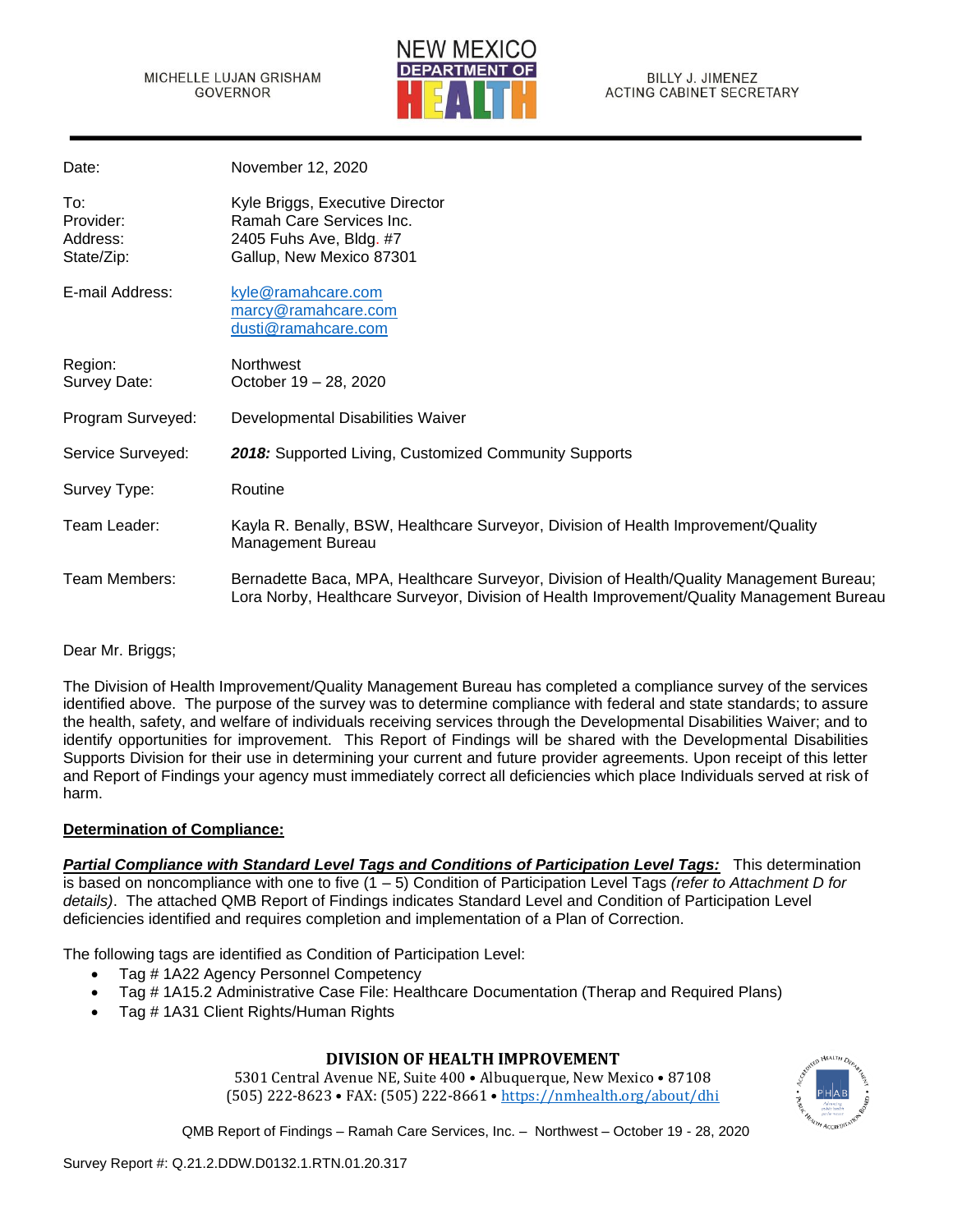The following tags are identified as Standard Level:

• Tag # LS25 Residential Health & Safety (Supported Living & Family Living)

#### **Plan of Correction:**

The attached Report of Findings identifies the deficiencies found during your agency's on-site compliance review. You are required to complete and implement a Plan of Correction. Your agency has a total of 45 business days (10 business days to submit your POC for approval and 35 days to implement your *approved* Plan of Correction) from the receipt of this letter.

You were provided information during the exit meeting portion of your on-site survey. Please refer to this information (Attachment A) for specific instruction on completing your Plan of Correction. At a minimum your Plan of Correction should address the following for each Tag cited:

#### **Corrective Action for Current Citation**:

• How is the deficiency going to be corrected? (i.e. obtained documents, retrain staff, individuals and/or staff no longer in service, void/adjusts completed, etc.) This can be specific to each deficiency cited or if possible an overall correction, i.e. all documents will be requested and filed as appropriate.

#### **On-going Quality Assurance/Quality Improvement Processes:**

- What is going to be done on an ongoing basis? (i.e. file reviews, etc.)
- How many individuals is this going to effect? (i.e. percentage of individuals reviewed, number of files reviewed, etc.)
- How often will this be completed? (i.e. weekly, monthly, quarterly, etc.)
- Who is responsible? (responsible position within your agency)
- What steps will be taken if issues are found? (i.e. retraining, requesting documents, filing RORA, etc.)
- How is this integrated in your agency's QIS, QI Committee reviews and annual report?

#### **Submission of your Plan of Correction:**

Please submit your agency's Plan of Correction in the available space on the two right-hand columns of the Report of Findings. *(See attachment "A" for additional guidance in completing the Plan of Correction)*.

Within 10 business days of receipt of this letter your agency Plan of Correction must be submitted to the parties below:

- **1. Quality Management Bureau, Attention: Monica Valdez, Plan of Correction Coordinator in any of the following ways:**
	- a. Electronically at [MonicaE.Valdez@state.nm.us](mailto:MonicaE.Valdez@state.nm.us) *(preferred method)*
	- b. Fax to 505-222-8661, or
	- c. Mail to POC Coordinator, 5301 Central Ave NE Suite 400, Albuquerque, New Mexico 87108

#### **2. Developmental Disabilities Supports Division Regional Office for region of service surveyed**

Upon notification from QMB that your *Plan of Correction has been approved*, you must implement all remedies and corrective actions to come into compliance. If your Plan of Correction is denied, you must resubmit a revised plan as soon as possible for approval, as your POC approval and all remedies must be completed within 45 business days of the receipt of this letter.

Failure to submit your POC within the allotted 10 business days or complete and implement your Plan of Correction within the total 45 business days allowed may result in the imposition of a \$200 per day Civil Monetary Penalty until it is received, completed and/or implemented.

#### **Billing Deficiencies:**

If you have deficiencies noted in this report of findings under the *Service Domain: Medicaid Billing/Reimbursement*, you must complete a "Void/Adjust" claim or remit the identified overpayment via a check within 30 calendar days of the date of this letter to HSD/OIG/PIU, *though this is not the preferred method of payment*. If you choose to pay via check, please include a copy of this letter with the payment. Make the check payable to the New Mexico Human Services Department and mail to:

#### Attention: *Lisa Medina-Lujan*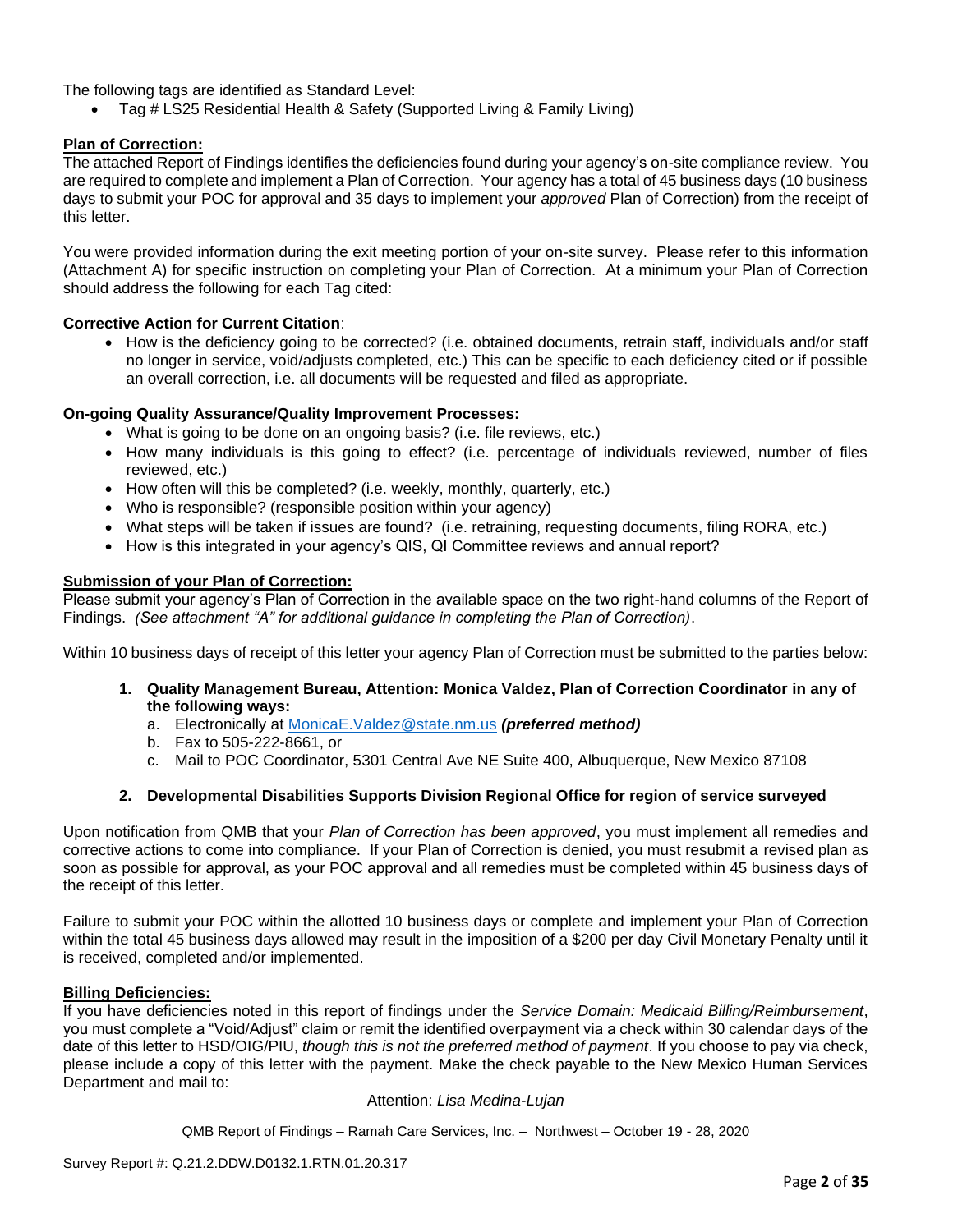#### HSD/OIG/Program Integrity Unit 1474 Rodeo Road Santa Fe, New Mexico 87505

If you have questions and would like to speak with someone at HSD/OIG/PIU, please contact:

#### *Lisa Medina-Lujan [\(Lisa.medina-lujan@state.nm.us\)](mailto:Lisa.medina-lujan@state.nm.us)*

Please be advised that there is a one-week lag period for applying payments received by check to Void/Adjust claims. During this lag period, your other claim payments may be applied to the amount you owe even though you have sent a refund, reducing your payment amount. For this reason, we recommend that you allow the system to recover the overpayment instead of sending in a check.

#### **Request for Informal Reconsideration of Findings (IRF):**

If you disagree with a finding of deficient practice, you have 10 business days upon receipt of this notice to request an IRF. Submit your request for an IRF in writing to:

> ATTN: QMB Bureau Chief Request for Informal Reconsideration of Findings 5301 Central Ave NE Suite #400 Albuquerque, NM 87108 Attention: IRF request/QMB

See Attachment "C" for additional guidance in completing the request for Informal Reconsideration of Findings. The request for an IRF will not delay the implementation of your Plan of Correction which must be completed within 45 total business days (10 business days to submit your POC for approval and 35 days to implement your *approved* Plan of Correction). Providers may not appeal the nature or interpretation of the standard or regulation, the team composition or sampling methodology. If the IRF approves the modification or removal of a finding, you will be advised of any changes.

Please contact the Plan of Correction Coordinator, Monica Valdez at 505-273-1930 or email at: [MonicaE.Valdez@state.nm.us](mailto:MonicaE.Valdez@state.nm.us) if you have questions about the Report of Findings or Plan of Correction. Thank you for your cooperation and for the work you perform.

Sincerely,

Kayla R. Benally, BSW

Kayla R. Benally, BSW Team Lead/Healthcare Surveyor Division of Health Improvement Quality Management Bureau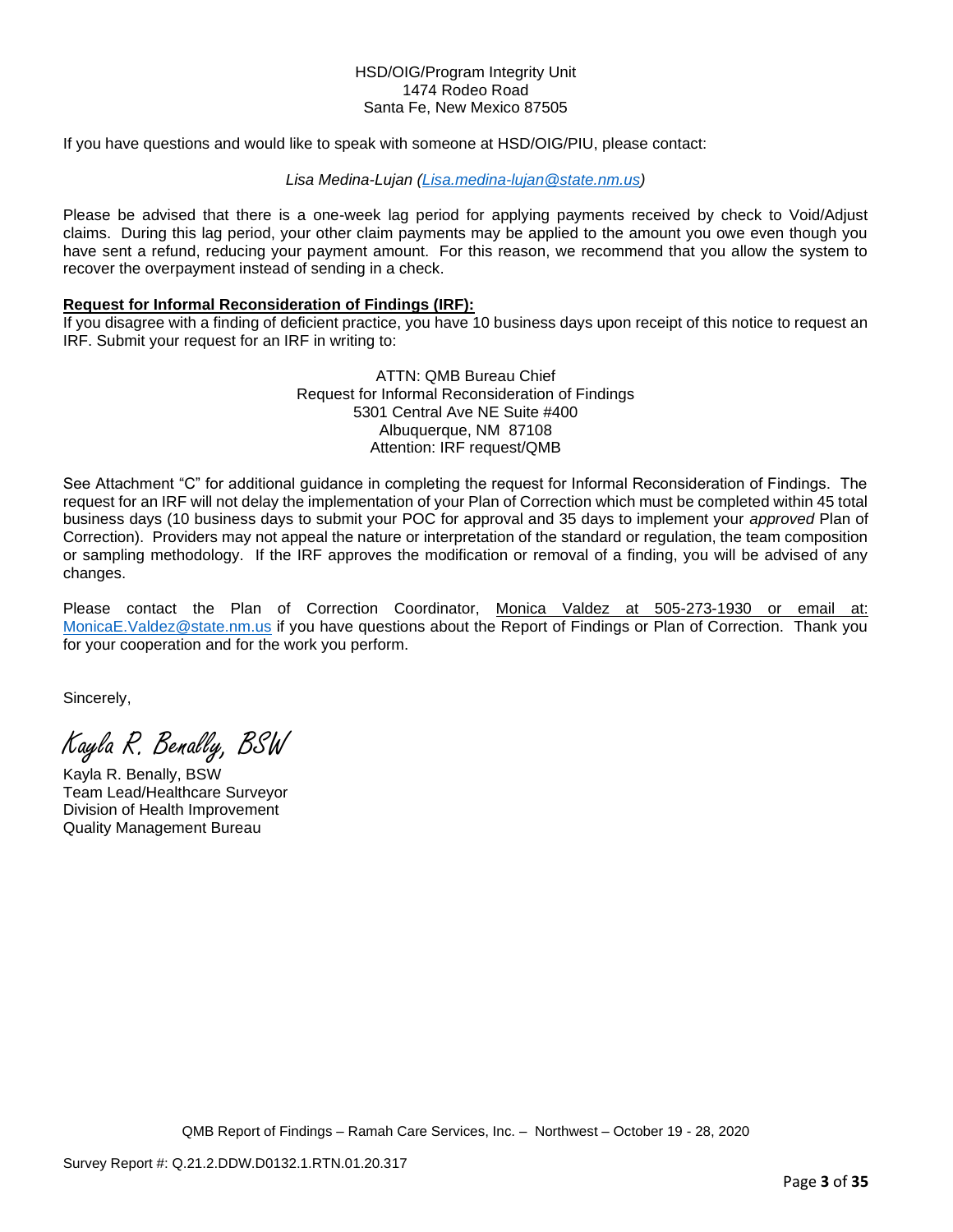#### **Survey Process Employed:**

Administrative Review Start Date: Corober 19, 2020

Contact: **Ramah Care Services Inc.**  Kyle Briggs, Executive Director

> **DOH/DHI/QMB** Kayla R. Benally, BSW, Team Lead/Healthcare Surveyor

On-site Entrance Conference Date: October 19, 2020

#### Present: **Ramah Care Services Inc.**

Marcella Tom, Program Director Vicky Pablito, Quality Improvement Manager Yolanda Benally, Service Coordinator Lorie Harvie, Service Coordinator Melissa Hannaweeka, Service Coordinator Tima Plainfeather, Service Coordinator Dusti Embrey, Nurse Kyra Spencer, Coordinator Assistant

**DOH/DHI/QMB**

Kayla R. Benally, BSW, Team Lead/Healthcare Surveyor

Exit Conference Date: Conference Date: Conference Date:

### Present: **Ramah Care Services Inc.**

Kyle Briggs, Executive Director Marcella Tom, Program Director Vicky Pablito, Quality Improvement Manager Yolanda Benally, Service Coordinator Lorie Harvie, Service Coordinator Melissa Hannaweeka, Service Coordinator Tima Plainfeather, Service Coordinator Dusti Embrey, Nurse Anne Lincoln, Nurse

#### **DOH/DHI/QMB**

Kayla R. Benally, BSW, Team Lead/Healthcare Surveyor Bernadette Baca, MPA, Healthcare Surveyor Lora Norby, Healthcare Surveyor Wolf Krusemark, BFA, Healthcare Surveyor Supervisor

#### **DDSD – Northwest Regional Office**

Michele Groblebe, Regional Director Dennis O' Keefe, Generalist

Administrative Locations Visited: 0 (*Note: No administrative locations visited due to COVID-19 Public Health Emergency*)

Total Sample Size: 8

- 0 *Jackson* Class Members
- 8 Non-*Jackson* Class Members
- 7 Supported Living
- 8 Customized Community Supports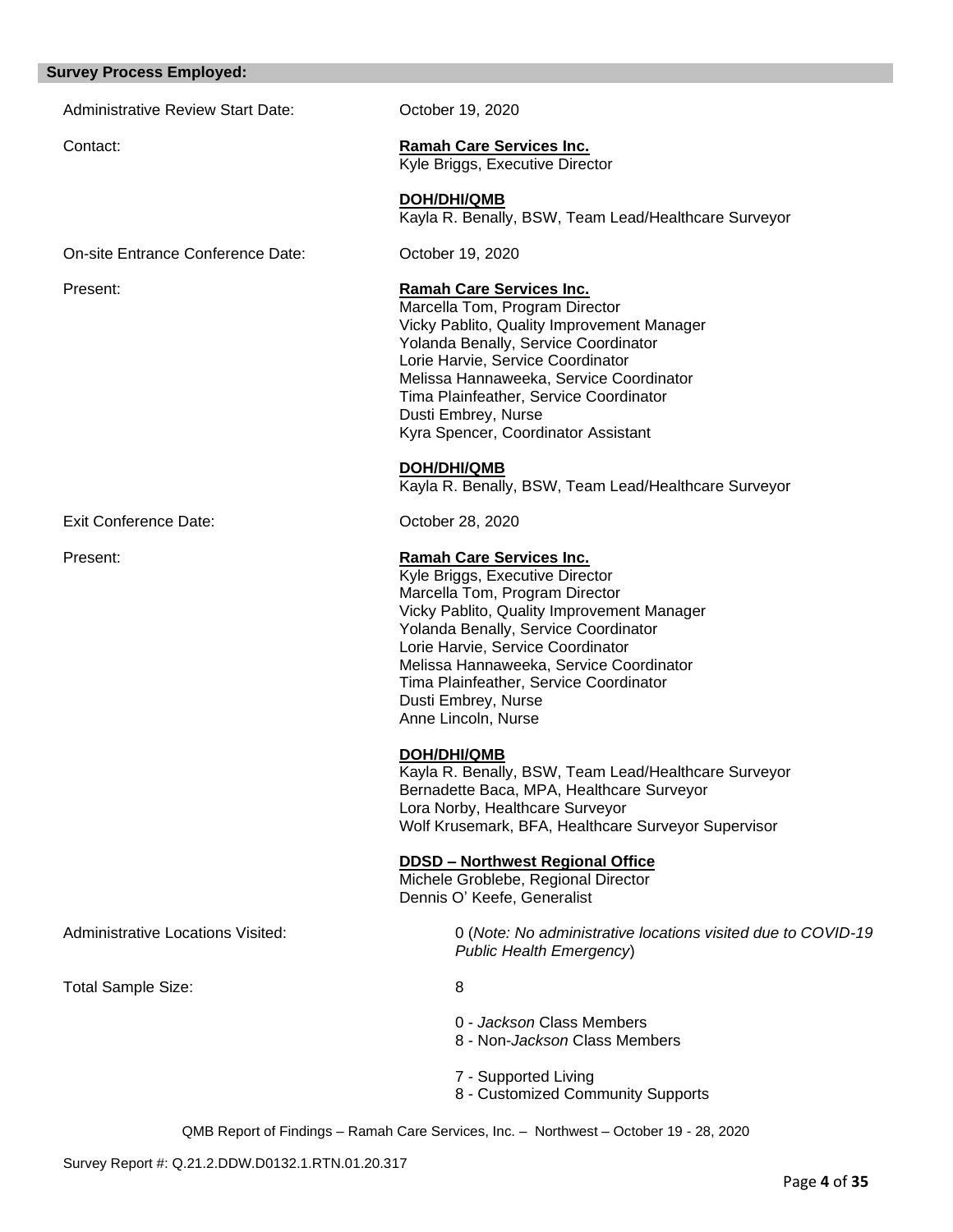| Total Homes Observed by Video                | 7 (Note: No home visits conducted due to COVID-19<br>Public Health Emergency, however, Video Observations were<br>conducted) |
|----------------------------------------------|------------------------------------------------------------------------------------------------------------------------------|
| Supported Living Observed by Video<br>❖      | 7                                                                                                                            |
| Persons Served Records Reviewed              | 8                                                                                                                            |
| Persons Served Interviewed                   | 3 (Note: Interviews conducted by video / phone due to COVID-<br>19 Public Health Emergency)                                  |
| Persons Served Observed                      | 4 (Note: 4 individuals chose not to participate in phone / video<br><i>interviews</i> )                                      |
| Persons Served Not Seen and/or Not Available |                                                                                                                              |
| Direct Support Personnel Records Reviewed    | 83                                                                                                                           |
| Direct Support Personnel Interviewed         | 10 (Note: Interviews conducted by video / phone due to<br>COVID-19 Public Health Emergency)                                  |
| Service Coordinator Records Reviewed         | 4                                                                                                                            |
| Nurse Interview                              |                                                                                                                              |

Administrative Processes and Records Reviewed:

- Medicaid Billing/Reimbursement Records for all Services Provided
- Accreditation Records
- Oversight of Individual Funds
- Individual Medical and Program Case Files, including, but not limited to:
	- <sup>o</sup>Individual Service Plans
		- Progress on Identified Outcomes
		- **<sup>o</sup>Healthcare Plans**
		- Medication Administration Records
		- Medical Emergency Response Plans
		- **<sup>o</sup>Therapy Evaluations and Plans**
		- Healthcare Documentation Regarding Appointments and Required Follow-Up Other Required Health Information
- Internal Incident Management Reports and System Process / General Events Reports
- Personnel Files, including nursing and subcontracted staff
- Staff Training Records, Including Competency Interviews with Staff
- Agency Policy and Procedure Manual
- Caregiver Criminal History Screening Records
- Consolidated Online Registry/Employee Abuse Registry
- Human Rights Committee Notes and Meeting Minutes
- Evacuation Drills of Residences and Service Locations
- Quality Assurance / Improvement Plan
- CC: Distribution List: DOH Division of Health Improvement
	- DOH Developmental Disabilities Supports Division
	- DOH Office of Internal Audit
	- HSD Medical Assistance Division
	- NM Attorney General's Office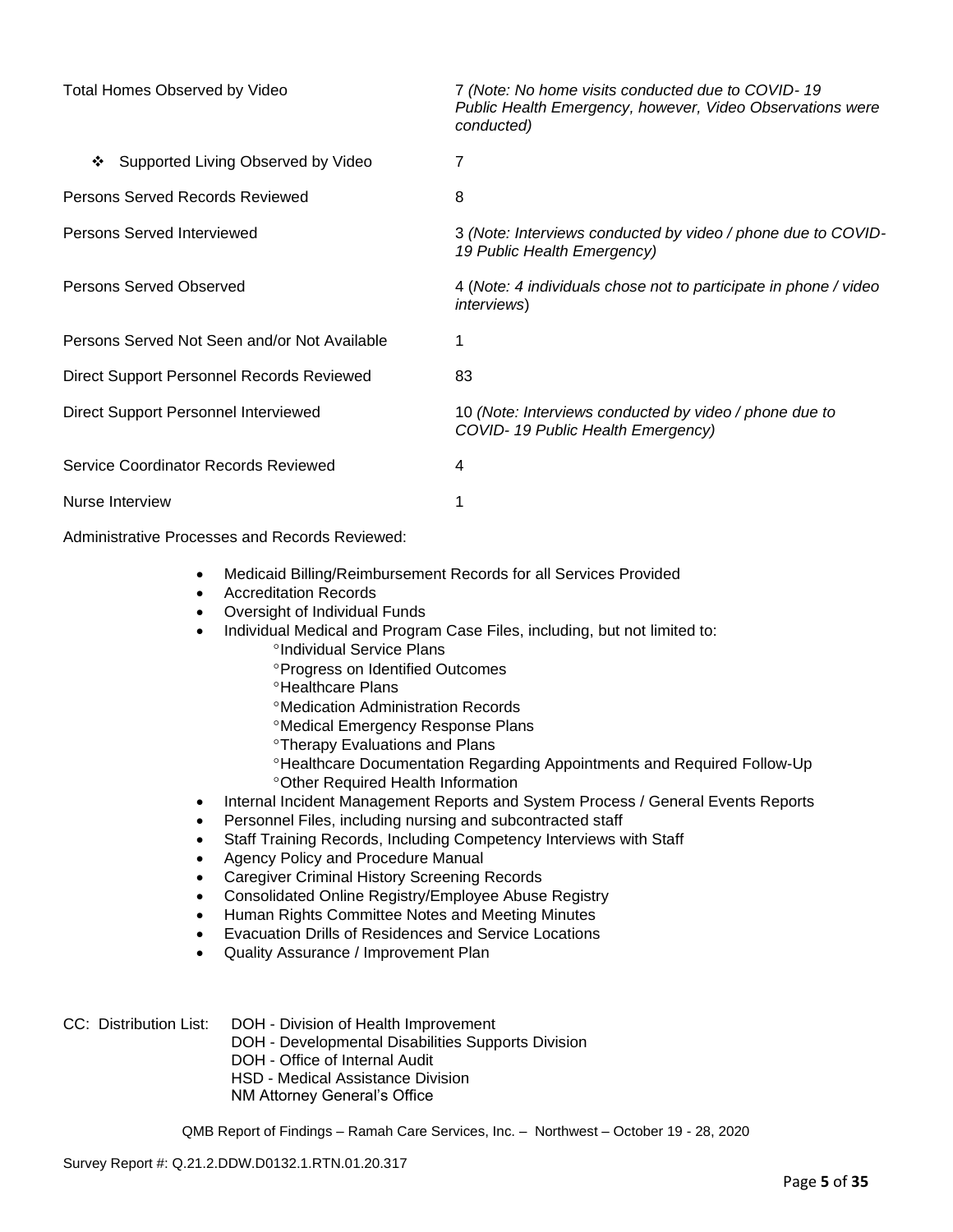### **Attachment A**

### **Provider Instructions for Completing the QMB Plan of Correction (POC) Process**

#### *Introduction:*

After a QMB Compliance Survey, your QMB Report of Findings will be sent to you via e-mail.

Each provider must develop and implement a Plan of Correction (POC) that identifies specific quality assurance and quality improvement activities the agency will implement to correct deficiencies and prevent continued deficiencies and non-compliance.

Agencies must submit their Plan of Correction within ten (10) business days from the date you receive the QMB Report of Findings. (Providers who do not submit a POC within 10 business days may be referred to the DDSD Regional Office for purposes of contract management or the Internal Review Committee [IRC] for possible actions or sanctions).

Agencies must fully implement their approved Plan of Correction within 45 business days (10 business days to submit your POC for approval and 35 days to implement your approved Plan of Correction) from the date they receive the QMB Report of Findings. Providers who fail to complete a POC within the 45-business days allowed will be referred to the IRC for possible actions or sanctions.

If you have questions about the Plan of Correction process, call the Plan of Correction Coordinator at 505-273-1930 or email at [MonicaE.Valdez@state.nm.us.](mailto:MonicaE.Valdez@state.nm.us) Requests for technical assistance must be requested through your Regional DDSD Office.

The POC process cannot resolve disputes regarding findings. If you wish to dispute a finding on the official Report of Findings, you must file an Informal Reconsideration of Findings (IRF) request within ten (10) business days of receiving your report. Please note that you must still submit a POC for findings that are in question (see Attachment C).

#### *Instructions for Completing Agency POC:*

#### *Required Content*

Your Plan of Correction should provide a step-by-step description of the methods to correct each deficient practice cited to prevent recurrence and information that ensures the regulation cited comes into and remains in compliance. The remedies noted in your POC are expected to be added to your Agency's required, annual Quality Assurance (QA) Plan.

If a deficiency has already been corrected since the on-site survey, the plan should state how it was corrected, the completion date (date the correction was accomplished), and how possible recurrence of the deficiency will be prevented.

*The following details should be considered when developing your Plan of Correction:*

#### *The Plan of Correction must address each deficiency cited in the Report of Findings unless otherwise noted with a "No Plan of Correction Required statement." The Plan of Correction must address the five (5) areas listed below:*

- 1. How the specific and realistic corrective action will be accomplished for individuals found to have been affected by the deficient practice.
- 2. How the agency will identify other individuals who have the potential to be affected by the same deficient practice, and how the agency will act to protect those individuals in similar situations.
- 3. What Quality Assurance measures will be put into place and what systemic changes made to ensure the deficient practice will not recur.
- 4. Indicate how the agency plans to monitor its performance to make certain solutions are sustained. The agency must develop a QA plan for ensuring correction is achieved and sustained. This QA plan must be implemented, and the corrective action is evaluated for its effectiveness. The plan of correction is integrated into the agency quality assurance system; and
- 5. Include dates when corrective actions will be completed. The corrective action completion dates must be acceptable to the State.

*The following details should be considered when developing your Plan of Correction:*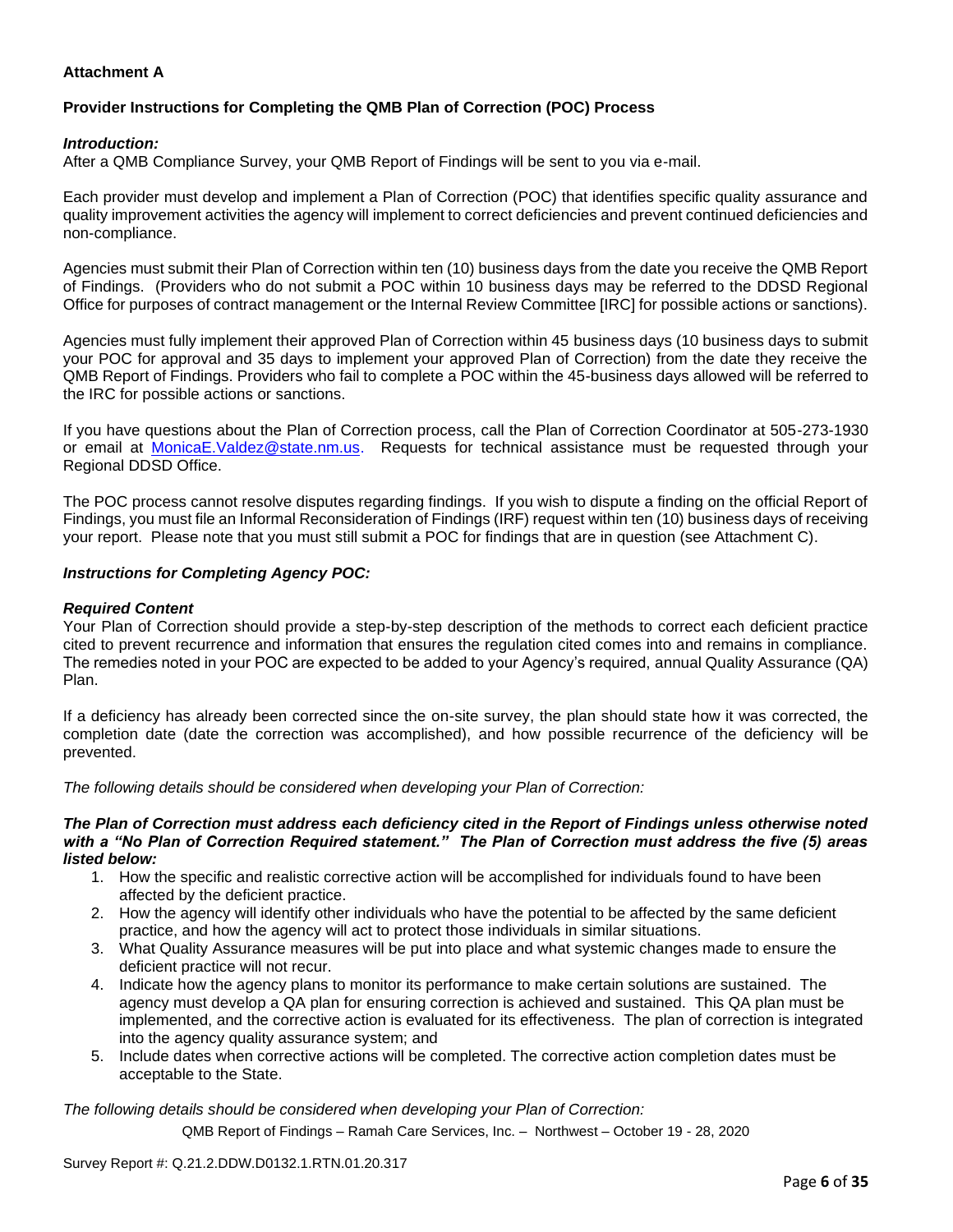- Details about how and when Individual Served, agency personnel and administrative and service delivery site files are audited by agency personnel to ensure they contain required documents;
- Information about how medication administration records are reviewed to verify they contain all required information before they are distributed to service sites, as they are being used, and after they are completed;
- Your processes for ensuring that all required agency personnel are trained on required DDSD required trainings;
- How accuracy in billing/reimbursement documentation is assured;
- How health, safety is assured;
- For Case Management providers, how Individual Service Plans are reviewed to verify they meet requirements, how the timeliness of level of care (LOC) packet submissions and consumer visits are tracked;
- Your process for gathering, analyzing and responding to quality data indicators; and,
- Details about Quality Targets in various areas, current status, analyses about why targets were not met, and remedies implemented.

*Note:* **Instruction or in-service of staff alone may not be a sufficient plan of correction.** This is a good first step toward correction, but additional steps must be taken to ensure the deficiency is corrected and will not recur.

### *Completion Dates*

- The plan of correction must include a **completion date** (entered in the far right-hand column) for each finding. Be sure the date is **realistic** in the amount of time your Agency will need to correct the deficiency; not to exceed 45 total business days.
- Direct care issues should be corrected immediately and monitored appropriately.
- Some deficiencies may require a staged plan to accomplish total correction.
- Deficiencies requiring replacement of equipment, etc., may require more time to accomplish correction but should show reasonable time frames.

### *Initial Submission of the Plan of Correction Requirements*

- 1. The Plan of Correction must be completed on the official QMB Survey Report of Findings/Plan of Correction Form and received by QMB within ten (10) business days from the date you received the report of findings.
- 2. For questions about the POC process, call the POC Coordinator, Monica Valdez at 505-273-1930 or email at [MonicaE.Valdez@state.nm.us](mailto:MonicaE.Valdez@state.nm.us) for assistance.
- 3. For Technical Assistance (TA) in developing or implementing your POC, contact your Regional DDSD Office.
- 4. Submit your POC to Monica Valdez, POC Coordinator in any of the following ways:
	- a. Electronically at [MonicaE.Valdez@state.nm.us](mailto:MonicaE.Valdez@state.nm.us) *(preferred method)*
		- b. Fax to 505-222-8661, or
		- c. Mail to POC Coordinator, 5301 Central Ave NE Suite 400, Albuquerque, New Mexico 87108
- 5. *Do not submit supporting documentation* (evidence of compliance) to QMB *until after* your POC has been approved by the QMB.
- 6. QMB will notify you when your POC has been "approved" or "denied."
	- a. During this time, whether your POC is "approved," or "denied," you will have a maximum of 45-business days from the date of receipt of your Report of Findings to correct all survey deficiencies.
	- b. If your POC is denied, it must be revised and resubmitted as soon as possible, as the 45-business day limit is in effect.
	- c. If your POC is denied a second time your agency may be referred to the Internal Review Committee.
	- d. You will receive written confirmation when your POC has been approved by QMB and a final deadline for completion of your POC.
	- e. Please note that all POC correspondence will be sent electronically unless otherwise requested.
- 7. Failure to submit your POC within 10 business days without prior approval of an extension by QMB will result in a referral to the Internal Review Committee and the possible implementation of monetary penalties and/or sanctions.

#### *POC Document Submission Requirements*

Once your POC has been approved by the QMB Plan of Correction Coordinator you must submit copies of documents as evidence that all deficiencies have been corrected, as follows.

1. Your internal documents are due within a *maximum* of 45-business days of receipt of your Report of Findings.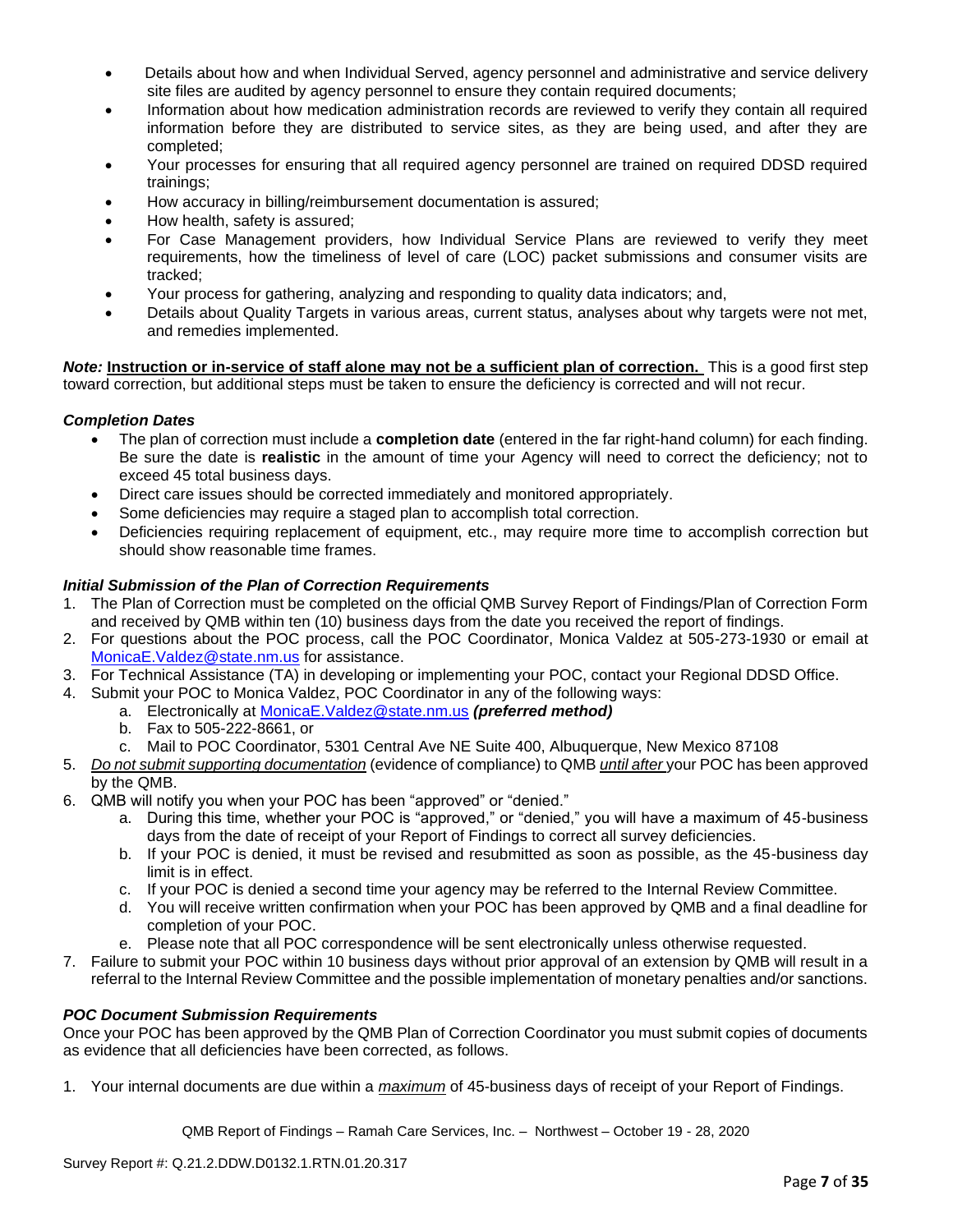- 2. It is preferred that you submit your documents via USPS or other carrier (scanned and saved to CD/DVD disc, flash drive, etc.). If documents containing HIPAA Protected Health Information (PHI) documents must be submitted through S-Comm (Therap), Fax or Postal System, do not send PHI directly to NMDOH email accounts. If the documents do not contain protected Health information (PHI) then you may submit your documents electronically scanned and attached to e-mails.
- 3. All submitted documents *must be annotated*; please be sure the tag numbers and Identification numbers are indicated on each document submitted. Documents which are not annotated with the Tag number and Identification number may not be accepted.
- 4. Do not submit original documents; Please provide copies or scanned electronic files for evidence. Originals must be maintained in the agency file(s) per DDSD Standards.
- 5. In lieu of some documents, you may submit copies of file or home audit forms that clearly indicate cited deficiencies have been corrected, other attestations of correction must be approved by the Plan of Correction Coordinator prior to their submission.
- 6. When billing deficiencies are cited, you must provide documentation to justify billing and/or void and adjust forms submitted to Xerox State Healthcare, LLC for the deficiencies cited in the Report of Findings.

**Revisions, Modifications or Extensions to your Plan of Correction (post QMB approval) must be made in writing and submitted to the Plan of Correction Coordinator, prior to the completion date and are approved on a case-by-case basis. No changes may be made to your POC or the timeframes for implementation without written approval of the POC Coordinator.**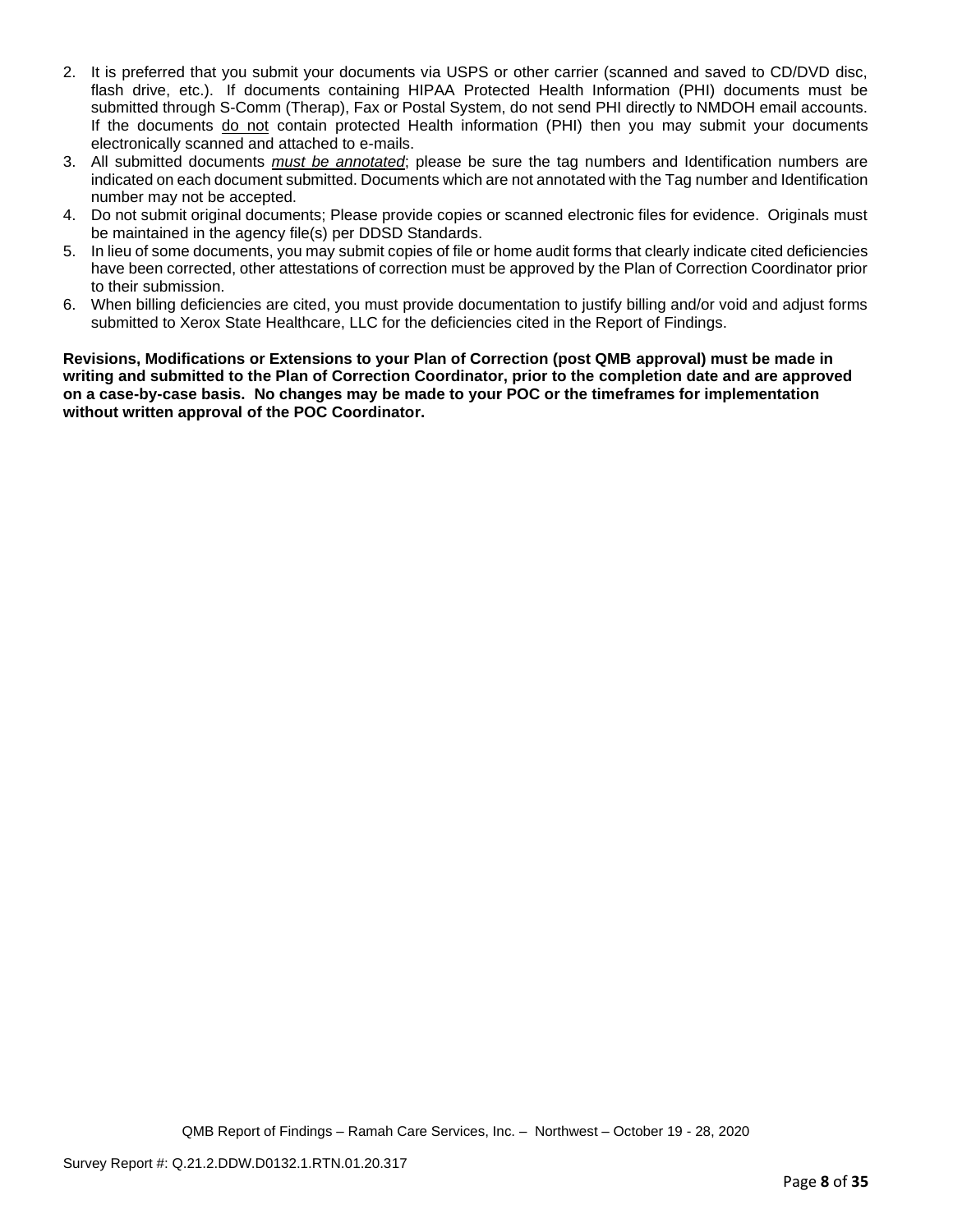### **Department of Health, Division of Health Improvement QMB Determination of Compliance Process**

The Division of Health Improvement, Quality Management Bureau (QMB) surveys compliance of the Developmental Disabilities Waiver (DDW) standards and other state and federal regulations. For the purpose of the LCA / CI survey the CMS waiver assurances have been grouped into four (4) Service Domains: Plan of Care (ISP Implementation); Qualified Providers; Health, Welfare and Safety; and Administrative Oversight (note that Administrative Oversight listed in this document is not the same as the CMS assurance of Administrative Authority. Used in this context it is related to the agency's operational policies and procedures, Quality Assurance system and Medicaid billing and reimbursement processes.)

The QMB Determination of Compliance process is based on provider compliance or non-compliance with standards and regulations identified during the on-site survey process and as reported in the QMB Report of Findings. All areas reviewed by QMB have been agreed to by DDSD and DHI/QMB and are reflective of CMS requirements. All deficiencies (non-compliance with standards and regulations) are identified and cited as either a Standard level deficiency or a Condition of Participation level deficiency in the QMB Reports of Findings. All deficiencies require corrective action when non-compliance is identified.

Each deficiency in your Report of Findings has been predetermined to be a Standard Level Deficiency, a Condition of Participation Level Deficiency, if below 85% compliance or a non-negotiable Condition of Participation Level Deficiency. Your Agency's overall Compliance Determination is based on a Scope and Severity Scale which takes into account the number of Standard and Condition Level Tags cited as well as the percentage of Individuals affected in the sample.

### **Conditions of Participation (CoPs)**

CoPs are based on the Centers for Medicare and Medicaid Services, Home and Community-Based Waiver required assurances, in addition to the New Mexico Developmental Disability Waiver (DDW) Service Standards. The Division of Health Improvement (DHI), in conjunction with the Developmental Disability Support Division (DDSD), has identified certain deficiencies that have the potential to be a Condition of Participation Level, if the tag falls below 85% compliance based on the number of people affected. Additionally, there are what are called nonnegotiable Conditions of Participation, regardless if one person or multiple people are affected. In this context, a CoP is defined as an essential / fundamental regulation or standard, which when out of compliance directly affects the health and welfare of the Individuals served. If no deficiencies within a Tag are at the level of a CoP, it is cited as a Standard Level Deficiency.

### *Service Domains and CoPs for Living Care Arrangements and Community Inclusion are as follows:*

**Service Domain: Service Plan: ISP Implementation -** *Services are delivered in accordance with the service plan, including type, scope, amount, duration and frequency specified in the service plan.*

#### **Potential Condition of Participation Level Tags, if compliance is below 85%:**

- **1A08.3 –** Administrative Case File: Individual Service Plan / ISP Components
- **1A32 –** Administrative Case File: Individual Service Plan Implementation
- **LS14 –** Residential Service Delivery Site Case File (ISP and Healthcare Requirements)
- **IS14 –** CCS / CIES Service Delivery Site Case File (ISP and Healthcare Requirements)

**Service Domain: Qualified Providers -** *The State monitors non-licensed/non-certified providers to assure adherence to waiver requirements. The State implements its policies and procedures for verifying that provider training is conducted in accordance with State requirements and the approved waiver.*

#### **Potential Condition of Participation Level Tags, if compliance is below 85%:**

- **1A20 -** Direct Support Personnel Training
- **1A22 -** Agency Personnel Competency
- **1A37 –** Individual Specific Training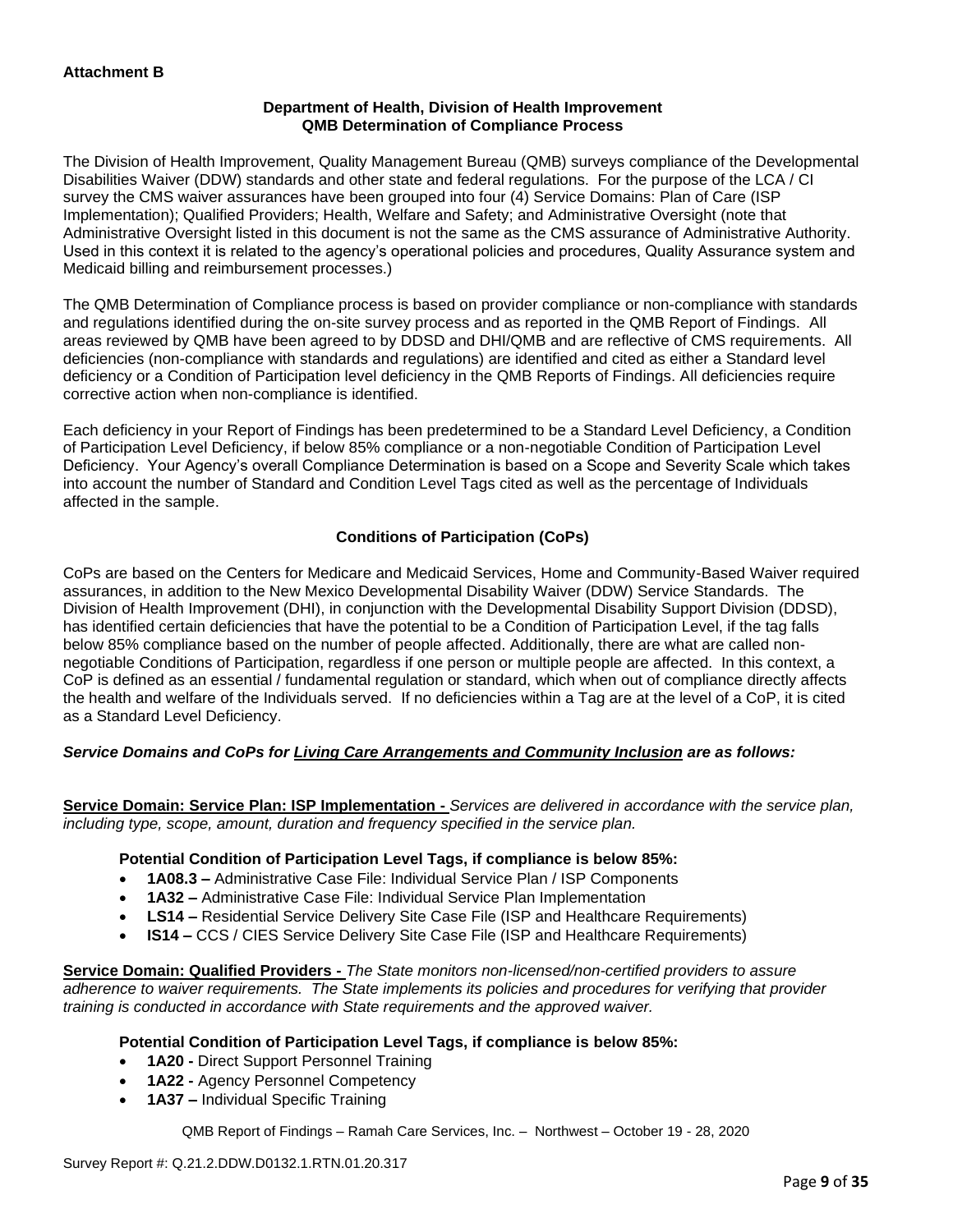#### **Non-Negotiable Condition of Participation Level Tags (one or more Individuals are cited):**

- **1A25.1 –** Caregiver Criminal History Screening
- **1A26.1 –** Consolidated On-line Registry Employee Abuse Registry

**Service Domain: Health, Welfare and Safety -** *The State, on an ongoing basis, identifies, addresses and seeks to prevent occurrences of abuse, neglect and exploitation. Individuals shall be afforded their basic human rights. The provider supports individuals to access needed healthcare services in a timely manner.*

#### **Potential Condition of Participation Level Tags, if compliance is below 85%:**

- **1A08.2 –** Administrative Case File: Healthcare Requirements & Follow-up
- **1A09 –** Medication Delivery Routine Medication Administration
- **1A09.1 –** Medication Delivery PRN Medication Administration
- **1A15.2 –** Administrative Case File: Healthcare Documentation (Therap and Required Plans)

#### **Non-Negotiable Condition of Participation Level Tags (one or more Individuals are cited):**

- **1A05 –** General Requirements / Agency Policy and Procedure Requirements
- **1A07 –** Social Security Income (SSI) Payments
- **1A09.2 –** Medication Delivery Nurse Approval for PRN Medication
- **1A15 –** Healthcare Coordination Nurse Availability / Knowledge
- **1A31 –** Client Rights/Human Rights
- **LS25.1 –** Residential Reqts. (Physical Environment Supported Living / Family Living / Intensive Medical Living)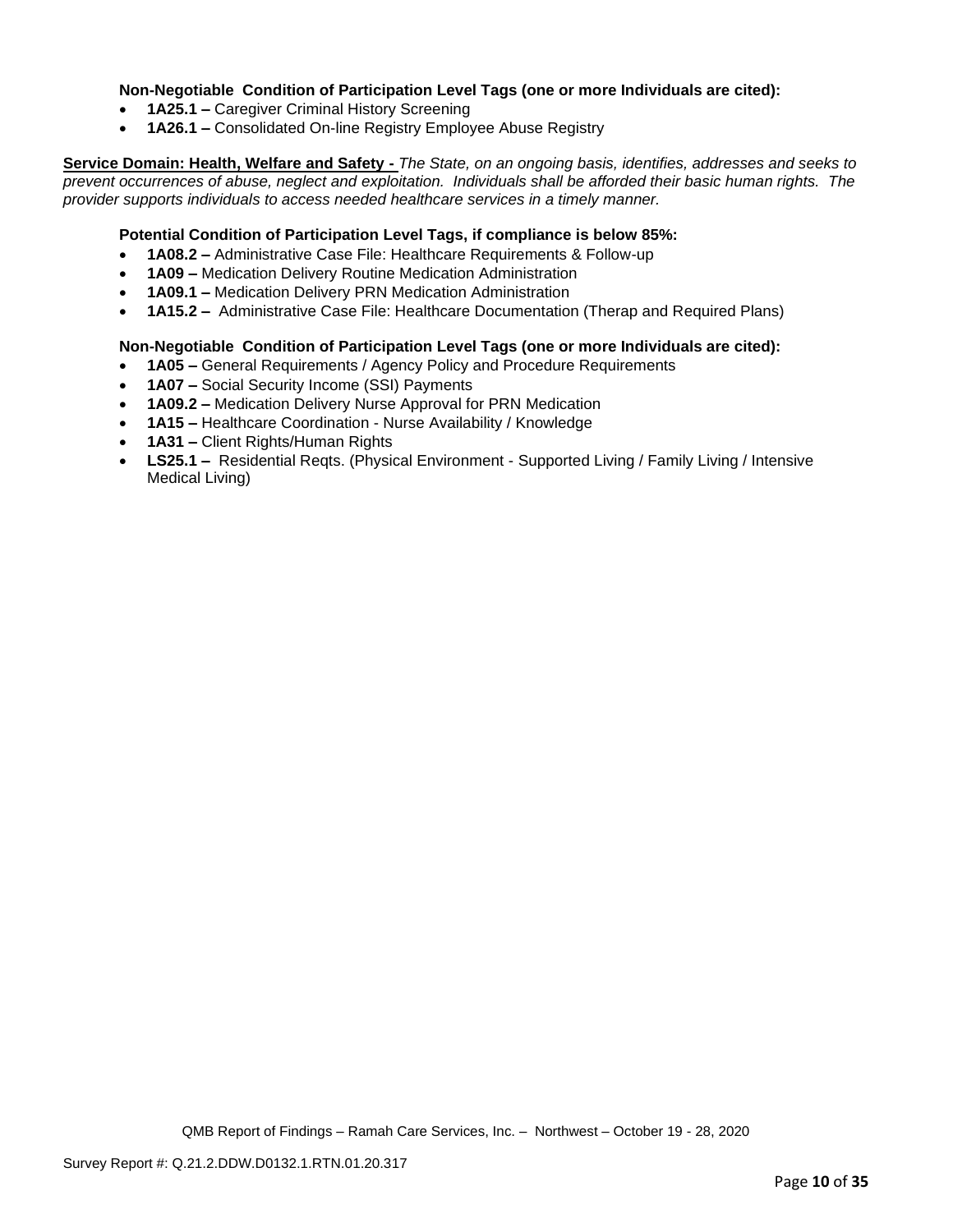### **Attachment C**

#### **Guidelines for the Provider Informal Reconsideration of Finding (IRF) Process**

#### **Introduction:**

Throughout the QMB Survey process, surveyors are openly communicating with providers. Open communication means surveyors have clarified issues and/or requested missing information before completing the review through the use of the signed/dated "Document Request," or "Administrative Needs," etc. forms. Regardless, there may still be instances where the provider disagrees with a specific finding. Providers may use the following process to informally dispute a finding.

#### **Instructions:**

- 1. The Informal Reconsideration of the Finding (IRF) request must be received in writing to the QMB Bureau Chief **within 10 business days** of receipt of the final Report of Findings **(***Note: No extensions are granted for the IRF)***.**
- 2. The written request for an IRF *must* be completed on the QMB Request for Informal Reconsideration of Finding form available on the QMB website: <https://nmhealth.org/about/dhi/cbp/irf/>
- 3. The written request for an IRF must specify in detail the request for reconsideration and why the finding is inaccurate.
- 4. The IRF request must include all supporting documentation or evidence.
- 5. If you have questions about the IRF process, email the IRF Chairperson, Valerie V. Valdez at [valerie.valdez@state.nm.us](mailto:valerie.valdez@state.nm.us) for assistance.

#### **The following limitations apply to the IRF process:**

- The written request for an IRF and all supporting evidence must be received within 10 business days.
- Findings based on evidence requested during the survey and not provided may not be subject to reconsideration.
- The supporting documentation must be new evidence not previously reviewed or requested by the survey team.
- Providers must continue to complete their Plan of Correction during the IRF process
- Providers may not request an IRF to challenge the sampling methodology.
- Providers may not request an IRF based on disagreement with the nature of the standard or regulation.
- Providers may not request an IRF to challenge the team composition.
- Providers may not request an IRF to challenge the DHI/QMB determination of compliance or the length of their DDSD provider contract.

A Provider forfeits the right to an IRF if the request is not received within 10 business days of receiving the report and/or does not include all supporting documentation or evidence to show compliance with the standards and regulations.

The IRF Committee will review the request; the Provider will be notified in writing of the ruling; no face-to-face meeting will be conducted.

When a Provider requests that a finding be reconsidered, it does not stop or delay the Plan of Correction process. **Providers must continue to complete the Plan of Correction, including the finding in dispute regardless of the IRF status.** If a finding is removed or modified, it will be noted and removed or modified from the Report of Findings. It should be noted that in some cases a Plan of Correction may be completed prior to the IRF process being completed. The provider will be notified in writing on the decisions of the IRF committee.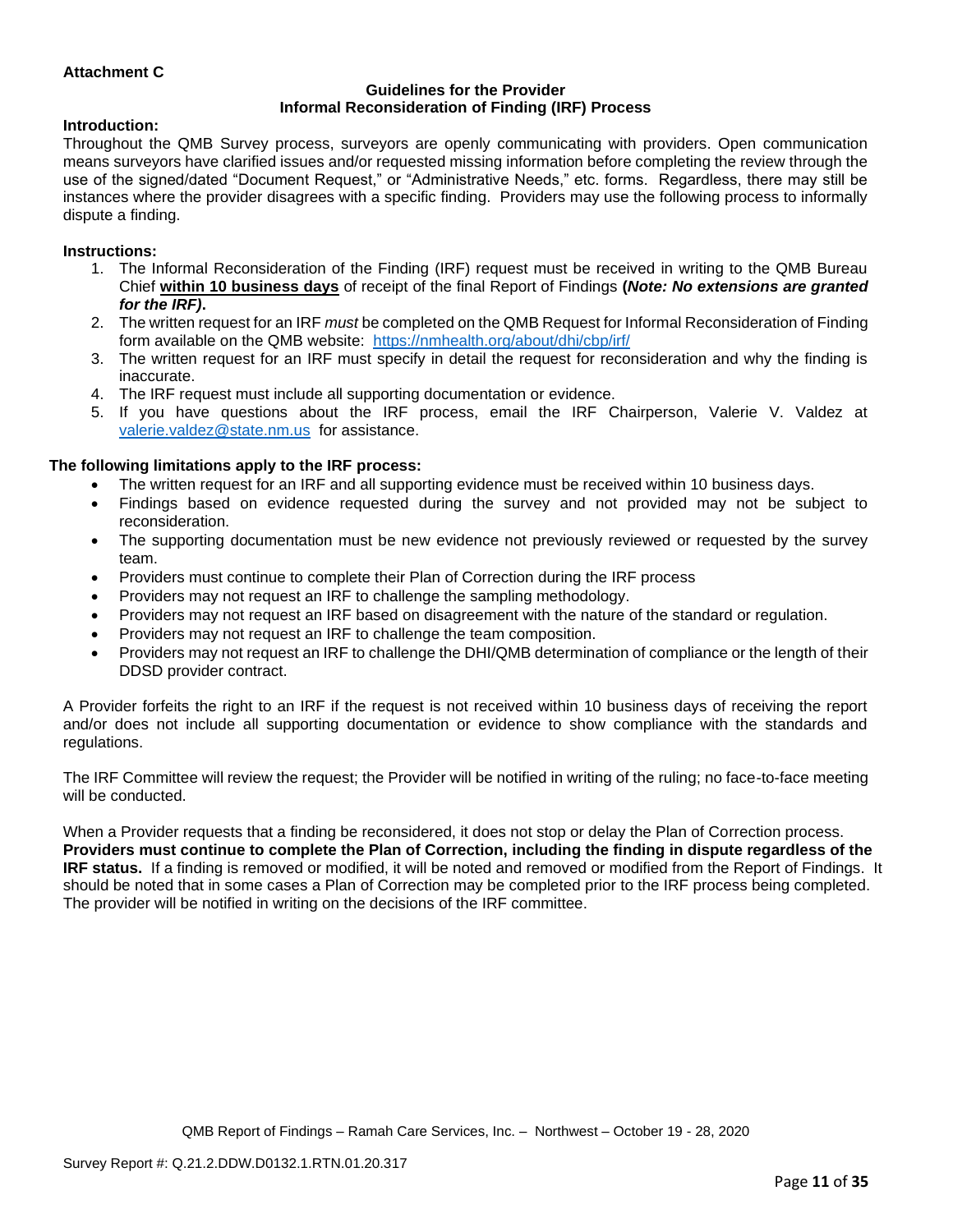### **QMB Determinations of Compliance**

### **Compliance:**

The QMB determination of *Compliance* indicates that a provider has either no deficiencies found during a survey or that no deficiencies at the Condition of Participation Level were found. The agency has obtained a level of compliance such that there is a minimal potential for harm to individuals' health and safety. To qualify for a determination of *Compliance*, the provider must have received no Conditions of Participation Level Deficiencies and have a minimal number of Individuals on the sample affected by the findings indicated in the Standards Level Tags.

#### **Partial-Compliance with Standard Level Tags:**

The QMB determination of *Partial-Compliance with Standard Level Tags* indicates that a provider is in compliance with all Condition of Participation Level deficiencies but is out of compliance with a certain percentage of Standard Level deficiencies. This partial-compliance, if not corrected, may result in a negative outcome or the potential for more than minimal harm to individuals' health and safety. There are two ways to receive a determination of Partial Compliance with Standard Level Tags:

- 1. Your Report of Findings includes 16 or fewer Standards Level Tags with between 75% and 100% of the survey sample affected in any tag.
- 2. Your Report of Findings includes 17 or more Standard Level Tags with between 50% to 74% of the survey sample affected in any tag.

### **Partial-Compliance with Standard Level Tags and Condition of Participation Level Tags:**

The QMB determination of *Partial-Compliance with Standard Level Tags and Condition of Participation Level Tags*  indicates that a provider is out of compliance with one to five  $(1 - 5)$  Condition of Participation Level Tags. This partial-compliance, if not corrected, may result in a serious negative outcome or the potential for more than minimal harm to individuals' health and safety.

#### **Non-Compliance:**

The QMB determination of *Non-Compliance* indicates a provider is significantly out of compliance with both Standard Level deficiencies and Conditions of Participation level deficiencies. This non-compliance, if not corrected, may result in a serious negative outcome or the potential for more than minimal harm to individuals' health and safety. There are three ways an agency can receive a determination of Non-Compliance:

- 1. Your Report of Findings includes 17 or more total Tags with 0 to 5 Condition of Participation Level Tags with 75% to 100% of the survey sample affected in any Condition of Participation Level tag.
- 2. Your Report of Findings includes any amount of Standard Level Tags with 6 or more Condition of Participation Level Tags.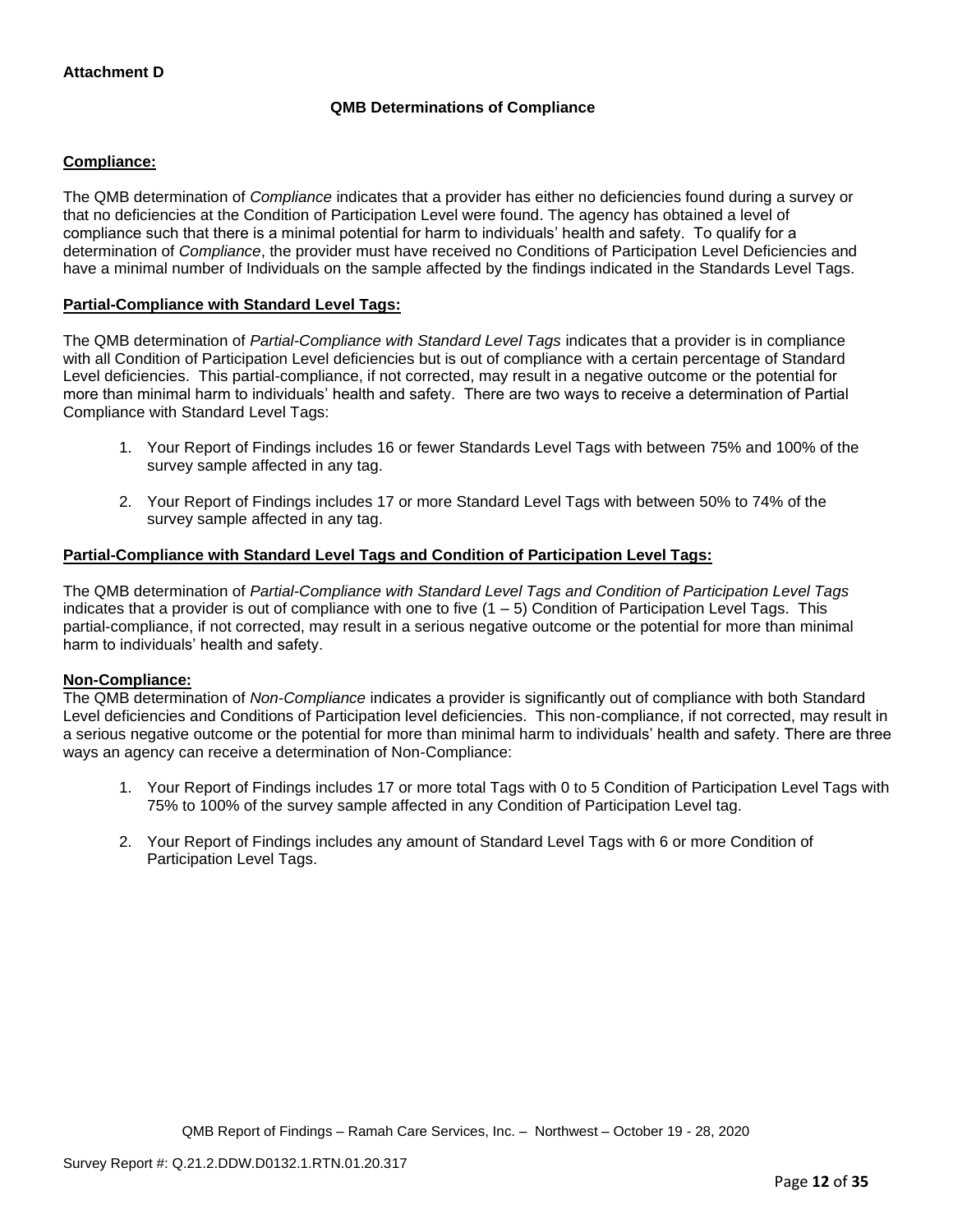| Compliance                                                                                                 | <b>Weighting</b>                                                                                                              |                                                                                                                          |                                                                                                                          |                                                                                                                               |                                                                                                                                |                                                                                                                             |                                                                                                               |
|------------------------------------------------------------------------------------------------------------|-------------------------------------------------------------------------------------------------------------------------------|--------------------------------------------------------------------------------------------------------------------------|--------------------------------------------------------------------------------------------------------------------------|-------------------------------------------------------------------------------------------------------------------------------|--------------------------------------------------------------------------------------------------------------------------------|-----------------------------------------------------------------------------------------------------------------------------|---------------------------------------------------------------------------------------------------------------|
| <b>Determination</b>                                                                                       |                                                                                                                               | LOW                                                                                                                      |                                                                                                                          | <b>MEDIUM</b>                                                                                                                 |                                                                                                                                |                                                                                                                             | <b>HIGH</b>                                                                                                   |
| <b>Total Tags:</b>                                                                                         | up to 16                                                                                                                      | 17 or more                                                                                                               | up to 16                                                                                                                 | 17 or more                                                                                                                    | <b>Any Amount</b>                                                                                                              | 17 or more                                                                                                                  | <b>Any Amount</b>                                                                                             |
|                                                                                                            | and                                                                                                                           | and                                                                                                                      | and                                                                                                                      | and                                                                                                                           | And/or                                                                                                                         | and                                                                                                                         | And/or                                                                                                        |
| <b>COP Level Tags:</b>                                                                                     | 0 COP                                                                                                                         | 0 COP                                                                                                                    | 0 COP                                                                                                                    | 0 COP                                                                                                                         | 1 to 5 COP                                                                                                                     | 0 to 5 CoPs                                                                                                                 | 6 or more COP                                                                                                 |
|                                                                                                            | and                                                                                                                           | and                                                                                                                      | and                                                                                                                      | and                                                                                                                           |                                                                                                                                | and                                                                                                                         |                                                                                                               |
| Sample Affected:                                                                                           | 0 to 74%                                                                                                                      | 0 to 49%                                                                                                                 | 75 to 100%                                                                                                               | 50 to 74%                                                                                                                     |                                                                                                                                | 75 to 100%                                                                                                                  |                                                                                                               |
| "Non-Compliance"                                                                                           |                                                                                                                               |                                                                                                                          |                                                                                                                          |                                                                                                                               |                                                                                                                                | 17 or more<br><b>Total Tags with</b><br>75 to 100% of<br>the Individuals<br>in the sample<br>cited in any CoP<br>Level tag. | Any Amount of<br><b>Standard Level</b><br>Tags and 6 or<br>more Conditions<br>of Participation<br>Level Tags. |
| "Partial Compliance<br>with Standard Level<br>tags and Condition of<br><b>Participation Level</b><br>Tags" |                                                                                                                               |                                                                                                                          |                                                                                                                          |                                                                                                                               | <b>Any Amount</b><br><b>Standard Level</b><br>Tags, plus 1 to 5<br><b>Conditions of</b><br><b>Participation Level</b><br>tags. |                                                                                                                             |                                                                                                               |
| "Partial Compliance<br>with Standard Level<br>tags"                                                        |                                                                                                                               |                                                                                                                          | up to 16<br><b>Standard Level</b><br>Tags with 75 to<br>100% of the<br>individuals in<br>the sample cited<br>in any tag. | 17 or more<br><b>Standard Level</b><br>Tags with 50 to<br><b>74%</b> of the<br>individuals in<br>the sample cited<br>any tag. |                                                                                                                                |                                                                                                                             |                                                                                                               |
| "Compliance"                                                                                               | Up to 16<br><b>Standard Level</b><br>Tags with 0 to<br><b>74% of the</b><br>individuals in<br>the sample<br>cited in any tag. | 17 or more<br><b>Standard Level</b><br>Tags with 0 to<br>49% of the<br>individuals in<br>the sample cited<br>in any tag. |                                                                                                                          |                                                                                                                               |                                                                                                                                |                                                                                                                             |                                                                                                               |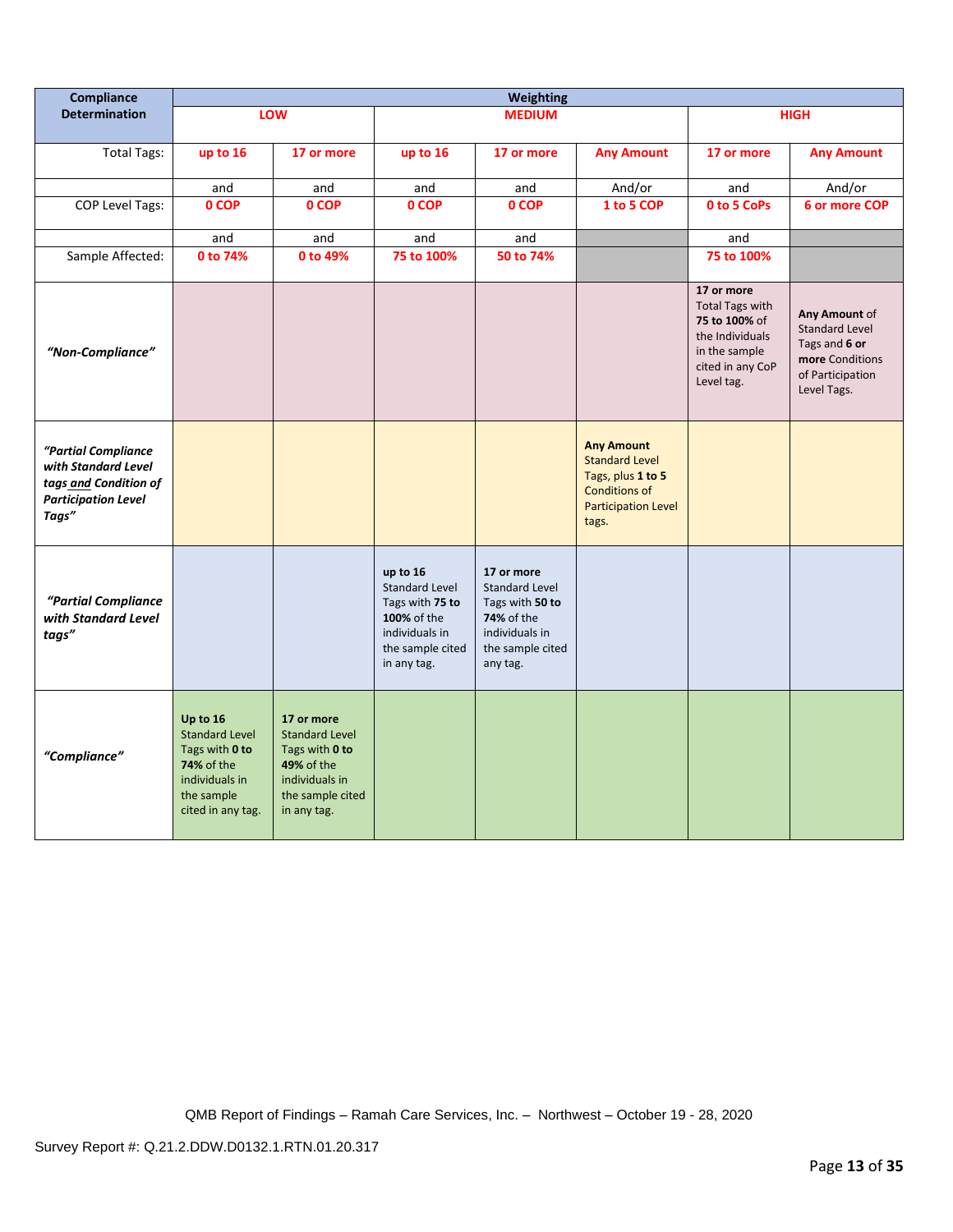#### **Agency: Ramah Care Services Inc. - Northwest Region** Program: Developmental Disabilities Waiver<br>Service: 2018: Supported Living, Customize 2018: Supported Living, Customized Community Supports Routine Survey Type:<br>Survey Date: **Survey Date: October 19 – 28, 2020**

| <b>Standard of Care</b>                                                                       | <b>Deficiencies</b>                                                             | Agency Plan of Correction, On-going QA/QI<br>and Responsible Party                                                                                      | <b>Completion</b><br><b>Date</b> |
|-----------------------------------------------------------------------------------------------|---------------------------------------------------------------------------------|---------------------------------------------------------------------------------------------------------------------------------------------------------|----------------------------------|
|                                                                                               |                                                                                 | Service Domain: Qualified Providers - The State monitors non-licensed/non-certified providers to assure adherence to waiver requirements. The State     |                                  |
|                                                                                               |                                                                                 | implements its policies and procedures for verifying that provider training is conducted in accordance with State requirements and the approved waiver. |                                  |
| Tag #1A22 Agency Personnel Competency                                                         | <b>Condition of Participation Level Deficiency</b>                              |                                                                                                                                                         |                                  |
| Developmental Disabilities (DD) Waiver                                                        | After an analysis of the evidence it has been                                   | Provider:                                                                                                                                               |                                  |
| Service Standards 2/26/2018; Re-Issue:                                                        | determined there is a significant potential for a                               | <b>State your Plan of Correction for the</b>                                                                                                            |                                  |
| 12/28/2018; Eff 1/1/2019                                                                      | negative outcome to occur.                                                      | deficiencies cited in this tag here (How is the                                                                                                         |                                  |
| Chapter 13: Nursing Services 13.2.11                                                          |                                                                                 | deficiency going to be corrected? This can be                                                                                                           |                                  |
| Training and Implementation of Plans:                                                         | Based on interview, the Agency did not ensure                                   | specific to each deficiency cited or if possible an<br>overall correction?): $\rightarrow$                                                              |                                  |
| 1. RNs and LPNs are required to provide                                                       | training competencies were met for 2 of 10                                      |                                                                                                                                                         |                                  |
| Individual Specific Training (IST) regarding                                                  | Direct Support Personnel.                                                       |                                                                                                                                                         |                                  |
| <b>HCPs and MERPs.</b>                                                                        |                                                                                 |                                                                                                                                                         |                                  |
| 2. The agency nurse is required to deliver and<br>document training for DSP/DSS regarding the | When DSP were asked, if the individual<br>required a physical restraint such as |                                                                                                                                                         |                                  |
| healthcare interventions/strategies and MERPs                                                 | MANDT, CPI or Handle with care, the                                             |                                                                                                                                                         |                                  |
| that the DSP are responsible to implement,                                                    | following was reported:                                                         |                                                                                                                                                         |                                  |
| clearly indicating level of competency achieved                                               |                                                                                 |                                                                                                                                                         |                                  |
| by each trainee as described in Chapter 17.10                                                 | • DSP #579 stated, "No, we don't do any                                         | <b>Provider:</b>                                                                                                                                        |                                  |
| Individual-Specific Training.                                                                 | physical restraints with her." Per Behavior                                     | <b>Enter your ongoing Quality</b>                                                                                                                       |                                  |
|                                                                                               | Crisis Intervention Plan the Individual                                         | <b>Assurance/Quality Improvement</b>                                                                                                                    |                                  |
| <b>Chapter 17: Training Requirement</b>                                                       | requires DSP to implement Physical                                              | processes as it related to this tag number                                                                                                              |                                  |
| 17.10 Individual-Specific Training: The                                                       | Intervention. (Individual #1)                                                   | here (What is going to be done? How many                                                                                                                |                                  |
| following are elements of IST: defined                                                        |                                                                                 | individuals is this going to affect? How often will                                                                                                     |                                  |
| standards of performance, curriculum tailored                                                 | When DSP were asked, if the Individual's                                        | this be completed? Who is responsible? What<br>steps will be taken if issues are found?): $\rightarrow$                                                 |                                  |
| to teach skills and knowledge necessary to                                                    | had Health Care Plans, where could they be                                      |                                                                                                                                                         |                                  |
| meet those standards of performance, and                                                      | located and if they had been trained, the                                       |                                                                                                                                                         |                                  |
| formal examination or demonstration to verify                                                 | following was reported:                                                         |                                                                                                                                                         |                                  |
| standards of performance, using the                                                           |                                                                                 |                                                                                                                                                         |                                  |
| established DDSD training levels of                                                           | • DSP #554 stated, "Seizure, Falls, Fracture,                                   |                                                                                                                                                         |                                  |
| awareness, knowledge, and skill.                                                              | Paralysis, Aspiration Risk, and that's it." As                                  |                                                                                                                                                         |                                  |
| Reaching an awareness level may be                                                            | indicated by the Electronic Comprehensive                                       |                                                                                                                                                         |                                  |
| accomplished by reading plans or other                                                        | Health Assessment Tool, the Individual                                          |                                                                                                                                                         |                                  |
| information. The trainee is cognizant of                                                      | additionally requires Health Care Plans for                                     |                                                                                                                                                         |                                  |
| information related to a person's specific                                                    | Unplanned Weight Loss, Fluid Restriction,                                       |                                                                                                                                                         |                                  |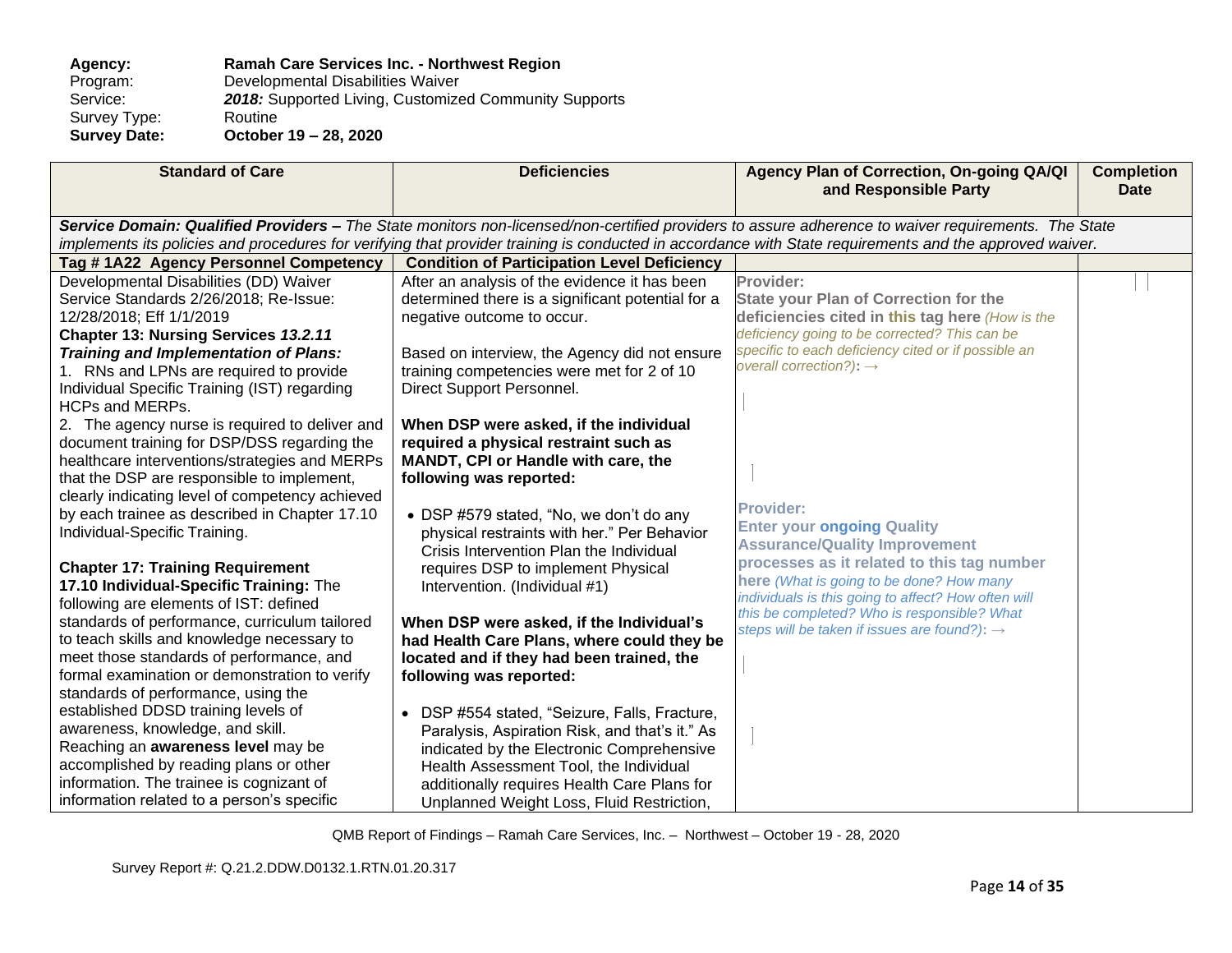| condition. Verbal or written recall of basic     | Supports for Hydration, Intake and Outtake |  |
|--------------------------------------------------|--------------------------------------------|--|
| information or knowing where to access the       | Monitoring, and Bowel and Bladder.         |  |
| information can verify awareness.                | (Individual #5)                            |  |
| Reaching a knowledge level may take the          |                                            |  |
| form of observing a plan in action, reading a    |                                            |  |
| plan more thoroughly, or having a plan           |                                            |  |
| described by the author or their designee.       |                                            |  |
| Verbal or written recall or demonstration may    |                                            |  |
| verify this level of competence.                 |                                            |  |
| Reaching a skill level involves being trained    |                                            |  |
| by a therapist, nurse, designated or             |                                            |  |
| experienced designated trainer. The trainer      |                                            |  |
| shall demonstrate the techniques according to    |                                            |  |
| the plan. Then they observe and provide          |                                            |  |
| feedback to the trainee as they implement the    |                                            |  |
| techniques. This should be repeated until        |                                            |  |
| competence is demonstrated. Demonstration        |                                            |  |
| of skill or observed implementation of the       |                                            |  |
| techniques or strategies verifies skill level    |                                            |  |
| competence. Trainees should be observed on       |                                            |  |
| more than one occasion to ensure appropriate     |                                            |  |
| techniques are maintained and to provide         |                                            |  |
| additional coaching/feedback.                    |                                            |  |
| Individuals shall receive services from          |                                            |  |
| competent and qualified Provider Agency          |                                            |  |
| personnel who must successfully complete IST     |                                            |  |
| requirements in accordance with the              |                                            |  |
| specifications described in the ISP of each      |                                            |  |
| person supported.                                |                                            |  |
| IST must be arranged and conducted at            |                                            |  |
| least annually. IST includes training on the ISP |                                            |  |
| Desired Outcomes, Action Plans, strategies,      |                                            |  |
| and information about the person's preferences   |                                            |  |
| regarding privacy, communication style, and      |                                            |  |
| routines. More frequent training may be          |                                            |  |
| necessary if the annual ISP changes before the   |                                            |  |
| year ends.                                       |                                            |  |
| 2. IST for therapy-related WDSI, HCPs,           |                                            |  |
| MERPs, CARMPs, PBSA, PBSP, and BCIP,             |                                            |  |
| must occur at least annually and more often if   |                                            |  |
| plans change, or if monitoring by the plan       |                                            |  |
| author or agency finds incorrect                 |                                            |  |
| implementation, when new DSP or CM are           |                                            |  |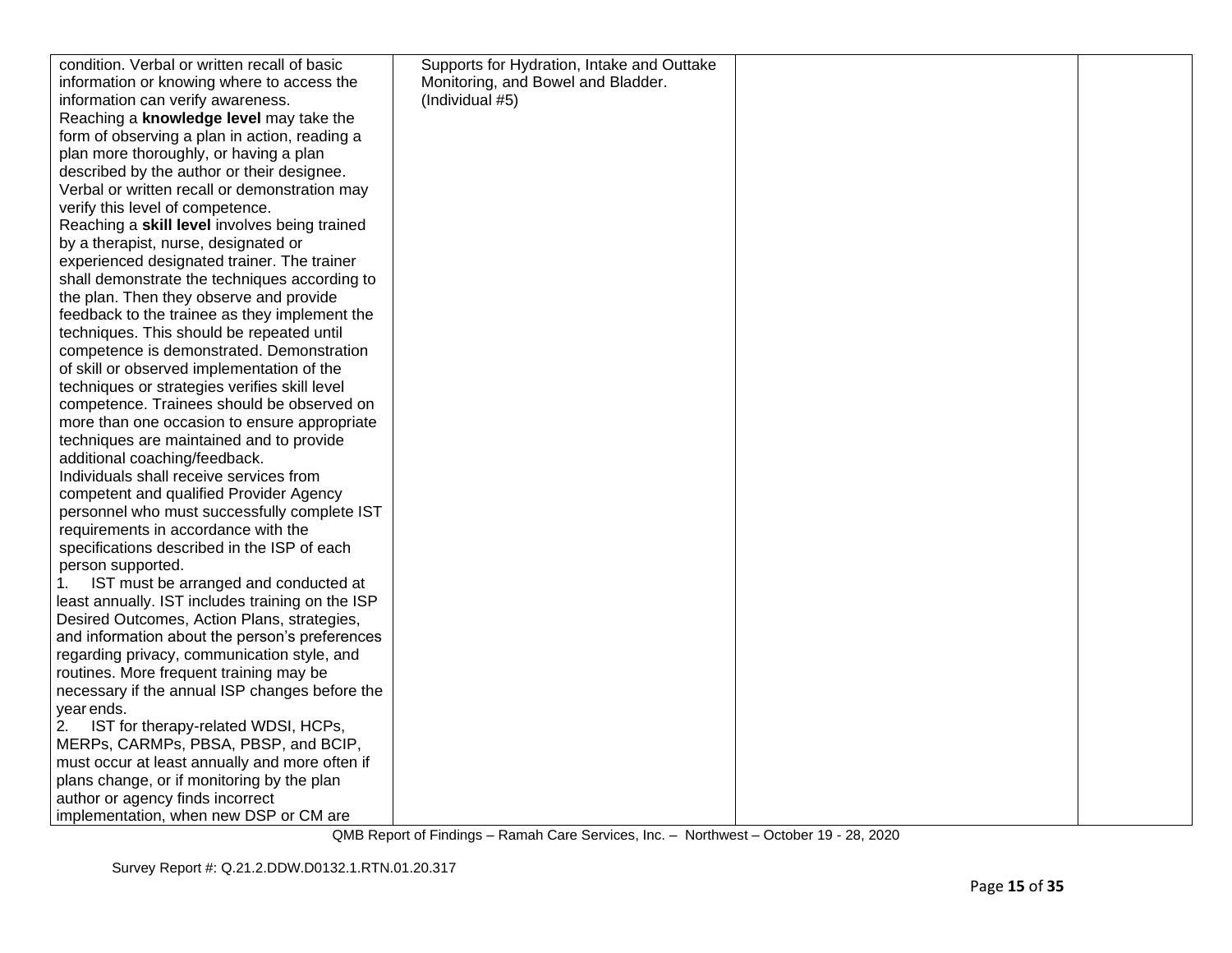| assigned to work with a person, or when an        |  |  |
|---------------------------------------------------|--|--|
| existing DSP or CM requires a refresher.          |  |  |
|                                                   |  |  |
| 3. The competency level of the training is        |  |  |
| based on the IST section of the ISP.              |  |  |
| 4. The person should be present for and           |  |  |
| involved in IST whenever possible.                |  |  |
| 5. Provider Agencies are responsible for          |  |  |
| tracking of IST requirements.                     |  |  |
| 6. Provider Agencies must arrange and             |  |  |
| ensure that DSP's are trained on the contents     |  |  |
| of the plans in accordance with timelines         |  |  |
|                                                   |  |  |
| indicated in the Individual-Specific Training     |  |  |
| Requirements: Support Plans section of the        |  |  |
| ISP and notify the plan authors when new DSP      |  |  |
| are hired to arrange for trainings.               |  |  |
| 7. If a therapist, BSC, nurse, or other author of |  |  |
| a plan, healthcare or otherwise, chooses to       |  |  |
| designate a trainer, that person is still         |  |  |
| responsible for providing the curriculum to the   |  |  |
| designated trainer. The author of the plan is     |  |  |
| also responsible for ensuring the designated      |  |  |
| trainer is verifying competency in alignment      |  |  |
| with their curriculum, doing periodic quality     |  |  |
|                                                   |  |  |
| assurance checks with their designated trainer,   |  |  |
| and re-certifying the designated trainer at least |  |  |
| annually and/or when there is a change to a       |  |  |
| person's plan.                                    |  |  |
|                                                   |  |  |
|                                                   |  |  |
|                                                   |  |  |
|                                                   |  |  |
|                                                   |  |  |
|                                                   |  |  |
|                                                   |  |  |
|                                                   |  |  |
|                                                   |  |  |
|                                                   |  |  |
|                                                   |  |  |
|                                                   |  |  |
|                                                   |  |  |
|                                                   |  |  |
|                                                   |  |  |
|                                                   |  |  |
|                                                   |  |  |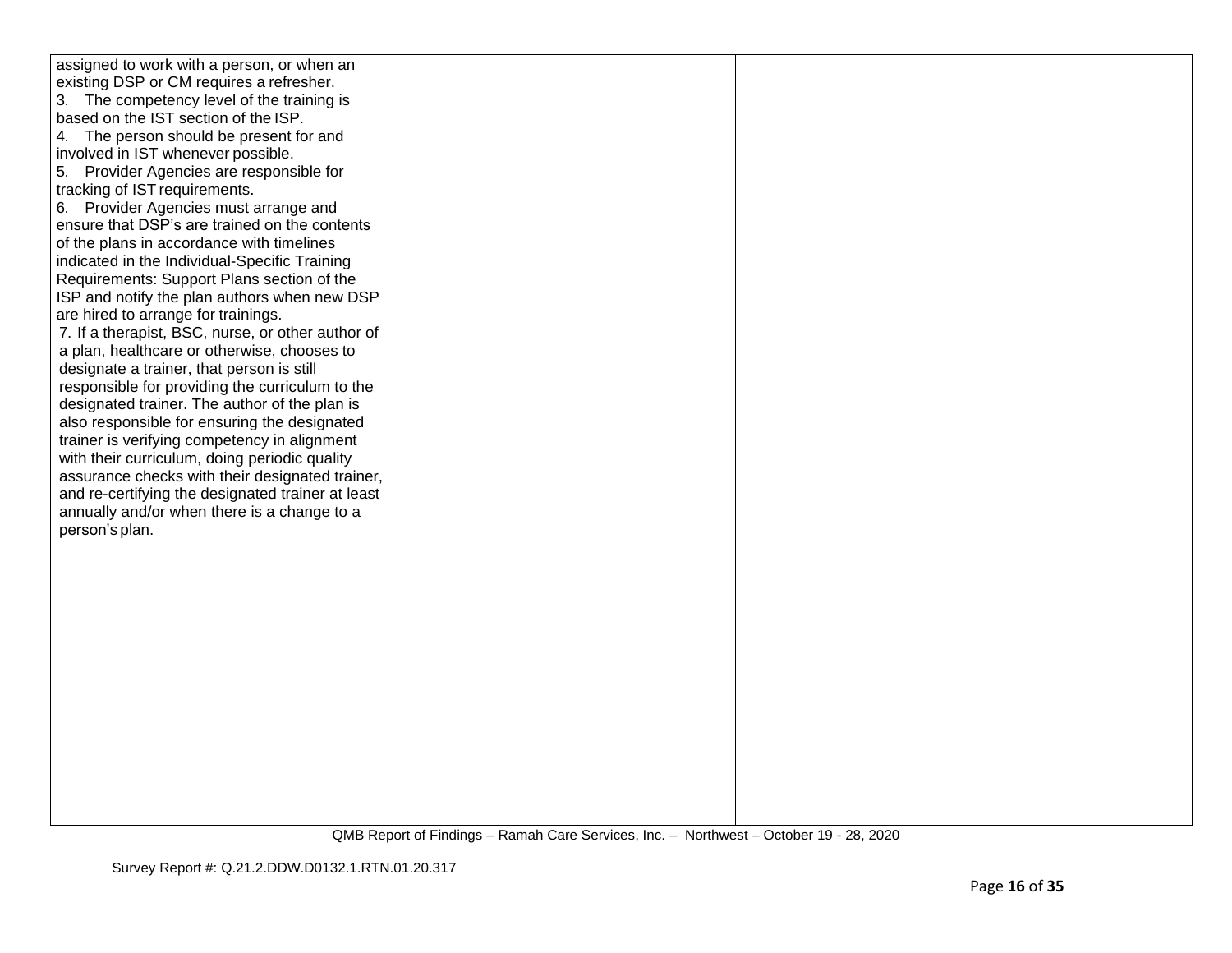| <b>Standard of Care</b>                                                                                                                                          | <b>Deficiencies</b>                                | Agency Plan of Correction, On-going QA/QI<br>and Responsible Party                                                                                | <b>Completion</b><br>Date |
|------------------------------------------------------------------------------------------------------------------------------------------------------------------|----------------------------------------------------|---------------------------------------------------------------------------------------------------------------------------------------------------|---------------------------|
|                                                                                                                                                                  |                                                    | Service Domain: Health and Welfare - The state, on an ongoing basis, identifies, addresses and seeks to prevent occurrences of abuse, neglect and |                           |
| exploitation. Individuals shall be afforded their basic human rights. The provider supports individuals to access needed healthcare services in a timely manner. |                                                    |                                                                                                                                                   |                           |
| Tag #1A15.2 Administrative Case File:                                                                                                                            | <b>Condition of Participation Level Deficiency</b> |                                                                                                                                                   |                           |
| <b>Healthcare Documentation (Therap and</b>                                                                                                                      |                                                    |                                                                                                                                                   |                           |
| <b>Required Plans)</b>                                                                                                                                           |                                                    |                                                                                                                                                   |                           |
| Developmental Disabilities (DD) Waiver                                                                                                                           | After an analysis of the evidence it has been      | Provider:                                                                                                                                         |                           |
| Service Standards 2/26/2018; Re-Issue:                                                                                                                           | determined there is a significant potential for a  | <b>State your Plan of Correction for the</b>                                                                                                      |                           |
| 12/28/2018; Eff 1/1/2019                                                                                                                                         | negative outcome to occur.                         | deficiencies cited in this tag here (How is the                                                                                                   |                           |
| <b>Chapter 20: Provider Documentation and</b>                                                                                                                    |                                                    | deficiency going to be corrected? This can be                                                                                                     |                           |
| Client Records: 20.2 Client Records                                                                                                                              | Based on record review, the Agency did not         | specific to each deficiency cited or if possible an                                                                                               |                           |
| Requirements: All DD Waiver Provider                                                                                                                             | maintain the required documentation in the         | overall correction?): $\rightarrow$                                                                                                               |                           |
| Agencies are required to create and maintain                                                                                                                     | Individuals Agency Record as required by           |                                                                                                                                                   |                           |
| individual client records. The contents of client                                                                                                                | standard for 2 of 8 individuals.                   |                                                                                                                                                   |                           |
| records vary depending on the unique needs                                                                                                                       |                                                    |                                                                                                                                                   |                           |
| of the person receiving services and the                                                                                                                         | Review of the administrative individual case       |                                                                                                                                                   |                           |
| resultant information produced. The extent of                                                                                                                    | files revealed the following items were not        |                                                                                                                                                   |                           |
| documentation required for individual client                                                                                                                     | found, incomplete, and/or not current:             |                                                                                                                                                   |                           |
| records per service type depends on the                                                                                                                          |                                                    | <b>Provider:</b>                                                                                                                                  |                           |
| location of the file, the type of service being                                                                                                                  | <b>Electronic Comprehensive Health</b>             | <b>Enter your ongoing Quality</b>                                                                                                                 |                           |
| provided, and the information necessary.                                                                                                                         | <b>Assessment Tool (eCHAT):</b>                    | <b>Assurance/Quality Improvement</b>                                                                                                              |                           |
| DD Waiver Provider Agencies are required to                                                                                                                      | > Not approved within 3-days of being              | processes as it related to this tag number                                                                                                        |                           |
| adhere to the following:                                                                                                                                         | completed (#6, 8)                                  | here (What is going to be done? How many                                                                                                          |                           |
| Client records must contain all documents<br>1.                                                                                                                  |                                                    | individuals is this going to affect? How often will                                                                                               |                           |
| essential to the service being provided and                                                                                                                      |                                                    | this be completed? Who is responsible? What                                                                                                       |                           |
| essential to ensuring the health and safety of                                                                                                                   |                                                    | steps will be taken if issues are found?): →                                                                                                      |                           |
| the person during the provision of the service.                                                                                                                  |                                                    |                                                                                                                                                   |                           |
| Provider Agencies must have readily<br>2.<br>accessible records in home and community                                                                            |                                                    |                                                                                                                                                   |                           |
| settings in paper or electronic form. Secure                                                                                                                     |                                                    |                                                                                                                                                   |                           |
| access to electronic records through the                                                                                                                         |                                                    |                                                                                                                                                   |                           |
| Therap web-based system using computers or                                                                                                                       |                                                    |                                                                                                                                                   |                           |
| mobile devices is acceptable.                                                                                                                                    |                                                    |                                                                                                                                                   |                           |
| Provider Agencies are responsible for<br>3.                                                                                                                      |                                                    |                                                                                                                                                   |                           |
| ensuring that all plans created by nurses, RDs,                                                                                                                  |                                                    |                                                                                                                                                   |                           |
| therapists or BSCs are present in all needed                                                                                                                     |                                                    |                                                                                                                                                   |                           |
| settings.                                                                                                                                                        |                                                    |                                                                                                                                                   |                           |
| Provider Agencies must maintain records<br>4.                                                                                                                    |                                                    |                                                                                                                                                   |                           |
| of all documents produced by agency                                                                                                                              |                                                    |                                                                                                                                                   |                           |
| personnel or contractors on behalf of each                                                                                                                       |                                                    |                                                                                                                                                   |                           |
| person, including any routine notes or data,                                                                                                                     |                                                    |                                                                                                                                                   |                           |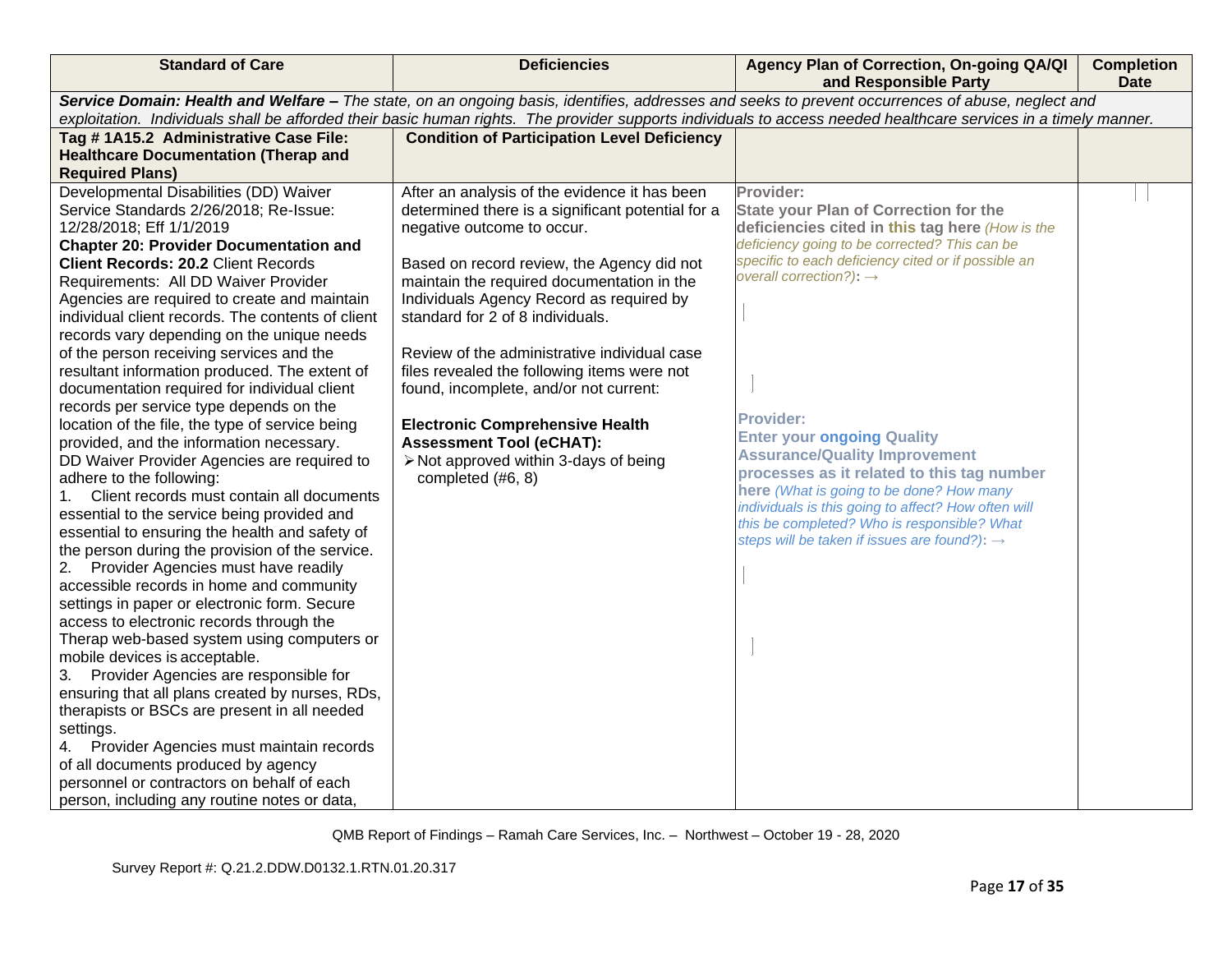| annual assessments, semi-annual reports,                |  |  |
|---------------------------------------------------------|--|--|
| evidence of training provided/received,                 |  |  |
| progress notes, and any other interactions for          |  |  |
| which billing is generated.                             |  |  |
| Each Provider Agency is responsible for<br>5.           |  |  |
| maintaining the daily or other contact notes            |  |  |
| documenting the nature and frequency of                 |  |  |
| service delivery, as well as data tracking only         |  |  |
| for the services provided by their agency.              |  |  |
| The current Client File Matrix found in<br>6.           |  |  |
| Appendix A Client File Matrix details the               |  |  |
| minimum requirements for records to be                  |  |  |
| stored in agency office files, the delivery site,       |  |  |
| or with DSP while providing services in the             |  |  |
| community.                                              |  |  |
| 7. All records pertaining to JCMs must be               |  |  |
| retained permanently and must be made                   |  |  |
| available to DDSD upon request, upon the                |  |  |
| termination or expiration of a provider                 |  |  |
| agreement, or upon provider withdrawal from             |  |  |
| services.                                               |  |  |
|                                                         |  |  |
|                                                         |  |  |
| <b>Chapter 3 Safeguards: 3.1.1 Decision</b>             |  |  |
| <b>Consultation Process (DCP): Health</b>               |  |  |
| decisions are the sole domain of waiver                 |  |  |
| participants, their guardians or healthcare             |  |  |
| decision makers. Participants and their                 |  |  |
| healthcare decision makers can confidently              |  |  |
| make decisions that are compatible with their           |  |  |
| personal and cultural values. Provider                  |  |  |
| Agencies are required to support the informed           |  |  |
| decision making of waiver participants by               |  |  |
| supporting access to medical consultation,              |  |  |
| information, and other available resources              |  |  |
| according to the following:                             |  |  |
| The DCP is used when a person or<br>1.                  |  |  |
| his/her guardian/healthcare decision maker              |  |  |
| has concerns, needs more information about              |  |  |
| health-related issues, or has decided not to            |  |  |
| follow all or part of an order, recommendation,         |  |  |
| or suggestion. This includes, but is not limited<br>to: |  |  |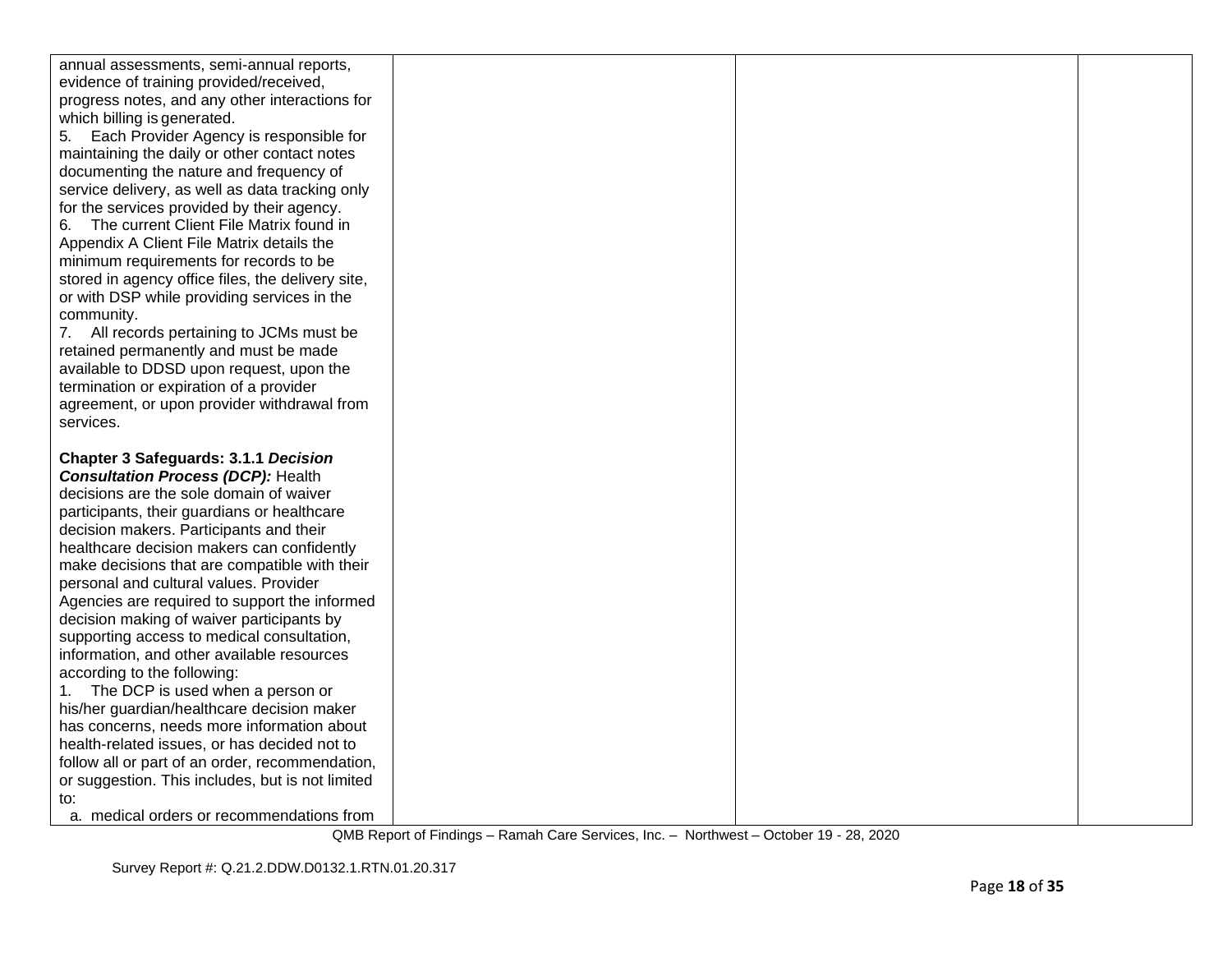| the Primary Care Practitioner, Specialists   |  |  |
|----------------------------------------------|--|--|
| or other licensed medical or healthcare      |  |  |
| practitioners such as a Nurse Practitioner   |  |  |
| (NP or CNP), Physician Assistant (PA) or     |  |  |
| Dentist:                                     |  |  |
| b. clinical recommendations made by          |  |  |
| registered/licensed clinicians who are       |  |  |
| either members of the IDT or clinicians      |  |  |
| who have performed an evaluation such        |  |  |
| as a video-fluoroscopy;                      |  |  |
| c. health related recommendations or         |  |  |
| suggestions from oversight activities such   |  |  |
| as the Individual Quality Review (IQR) or    |  |  |
| other DOH review or oversight activities;    |  |  |
| and                                          |  |  |
| d. recommendations made through a            |  |  |
| Healthcare Plan (HCP), including a           |  |  |
| <b>Comprehensive Aspiration Risk</b>         |  |  |
| Management Plan (CARMP), or another          |  |  |
| plan.                                        |  |  |
| 2. When the person/guardian disagrees with a |  |  |
| recommendation or does not agree with the    |  |  |
| implementation of that recommendation,       |  |  |
| Provider Agencies follow the DCP and attend  |  |  |
| the meeting coordinated by the CM. During    |  |  |
| this meeting:                                |  |  |
| a. Providers inform the person/guardian of   |  |  |
| the rationale for that recommendation,       |  |  |
| so that the benefit is made clear. This      |  |  |
| will be done in layman's terms and will      |  |  |
| include basic sharing of information         |  |  |
| designed to assist the person/guardian       |  |  |
| with understanding the risks and benefits    |  |  |
| of the recommendation.                       |  |  |
| b. The information will be focused on the    |  |  |
| specific area of concern by the              |  |  |
| person/guardian. Alternatives should be      |  |  |
| presented, when available, if the            |  |  |
| guardian is interested in considering        |  |  |
| other options for implementation.            |  |  |
| c. Providers support the person/guardian to  |  |  |
| make an informed decision.                   |  |  |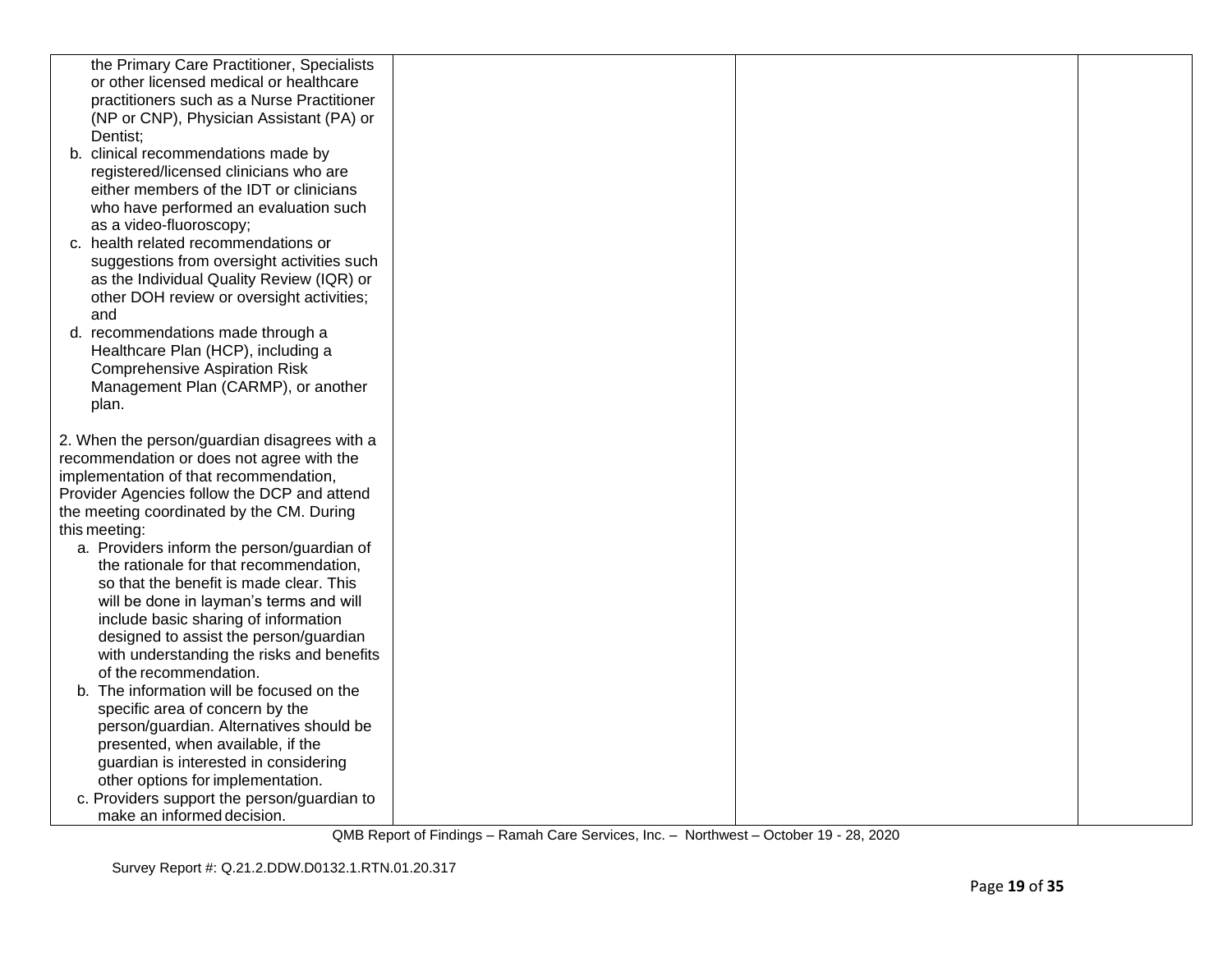| d. The decision made by the                     |  |  |
|-------------------------------------------------|--|--|
| person/guardian during the meeting is           |  |  |
| accepted; plans are modified; and the           |  |  |
|                                                 |  |  |
| IDT honors this health decision in every        |  |  |
| setting.                                        |  |  |
|                                                 |  |  |
| <b>Chapter 13 Nursing Services: 13.2.5</b>      |  |  |
| <b>Electronic Nursing Assessment and</b>        |  |  |
| <b>Planning Process:</b> The nursing assessment |  |  |
| process includes several DDSD mandated          |  |  |
| tools: the electronic Comprehensive Nursing     |  |  |
| Assessment Tool (e-CHAT), the Aspiration        |  |  |
| Risk Screening Tool (ARST) and the              |  |  |
| Medication Administration Assessment Tool       |  |  |
| (MAAT). This process includes developing        |  |  |
| and training Health Care Plans and Medical      |  |  |
| Emergency Response Plans.                       |  |  |
| The following hierarchy is based on budgeted    |  |  |
| services and is used to identify which Provider |  |  |
| Agency nurse has primary responsibility for     |  |  |
| completion of the nursing assessment process    |  |  |
| and related subsequent planning and training.   |  |  |
| Additional communication and collaboration for  |  |  |
|                                                 |  |  |
| planning specific to CCS or CIE services may    |  |  |
| be needed.                                      |  |  |
| The hierarchy for Nursing Assessment and        |  |  |
| Planning responsibilities is:                   |  |  |
| 1. Living Supports: Supported Living, IMLS or   |  |  |
| Family Living via ANS;                          |  |  |
| 2. Customized Community Supports- Group;        |  |  |
| and                                             |  |  |
| 3. Adult Nursing Services (ANS):                |  |  |
| a. for persons in Community Inclusion           |  |  |
| with health-related needs; or                   |  |  |
| b. if no residential services are budgeted      |  |  |
| but assessment is desired and health            |  |  |
| needs may exist.                                |  |  |
|                                                 |  |  |
| 13.2.6 The Electronic Comprehensive             |  |  |
| <b>Health Assessment Tool (e-CHAT)</b>          |  |  |
| 1. The e-CHAT is a nursing assessment. It       |  |  |
| may not be delegated by a licensed nurse to a   |  |  |
| non-licensed person.                            |  |  |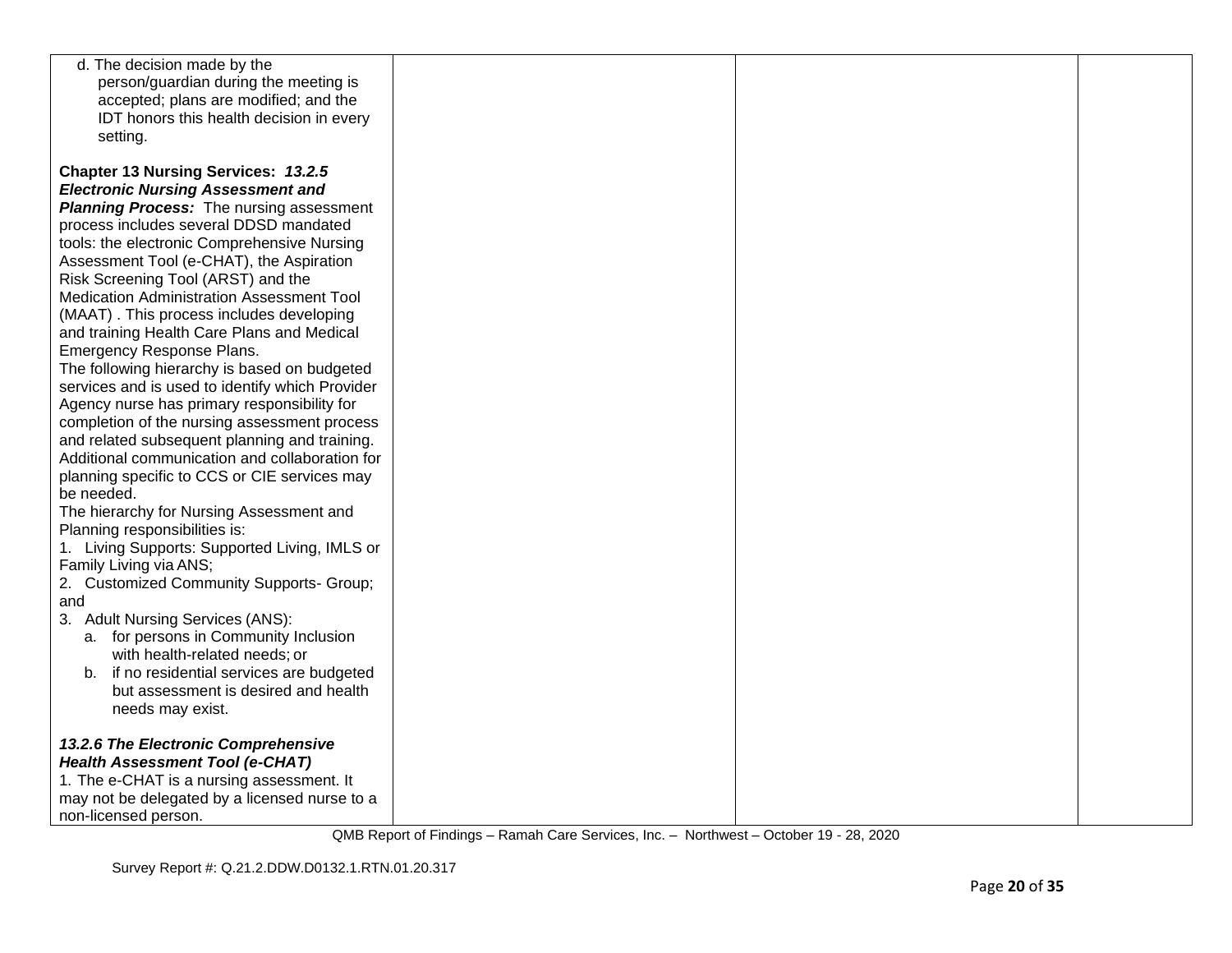| 2. The nurse must see the person face-to-face                              |  |  |
|----------------------------------------------------------------------------|--|--|
| to complete the nursing assessment.                                        |  |  |
| Additional information may be gathered from                                |  |  |
| members of the IDT and other sources.                                      |  |  |
| 3. An e-CHAT is required for persons in FL,                                |  |  |
| SL, IMLS, or CCS-Group. All other DD Waiver                                |  |  |
| recipients may obtain an e-CHAT if needed or                               |  |  |
| desired by adding ANS hours for assessment                                 |  |  |
| and consultation to their budget.                                          |  |  |
| 4. When completing the e-CHAT, the nurse is                                |  |  |
| required to review and update the electronic                               |  |  |
| record and consider the diagnoses,                                         |  |  |
| medications, treatments, and overall status of                             |  |  |
| the person. Discussion with others may be                                  |  |  |
| needed to obtain critical information.                                     |  |  |
| 5. The nurse is required to complete all the e-                            |  |  |
| CHAT assessment questions and add                                          |  |  |
| additional pertinent information in all comment                            |  |  |
| sections.                                                                  |  |  |
|                                                                            |  |  |
| <b>13.2.7 Aspiration Risk Management</b>                                   |  |  |
| <b>Screening Tool (ARST)</b>                                               |  |  |
|                                                                            |  |  |
| <b>13.2.8 Medication Administration</b>                                    |  |  |
| <b>Assessment Tool (MAAT):</b>                                             |  |  |
| 1. A licensed nurse completes the                                          |  |  |
| <b>DDSD Medication Administration</b>                                      |  |  |
| Assessment Tool (MAAT) at least two                                        |  |  |
|                                                                            |  |  |
| weeks before the annual ISP meeting.                                       |  |  |
| 2. After completion of the MAAT, the nurse                                 |  |  |
| will present recommendations regarding the                                 |  |  |
| level of assistance with medication delivery                               |  |  |
| (AWMD) to the IDT. A copy of the MAAT will                                 |  |  |
| be sent to all the team members two weeks                                  |  |  |
| before the annual ISP meeting and the                                      |  |  |
| original MAAT will be retained in the Provider                             |  |  |
| Agency records.                                                            |  |  |
| 3. Decisions about medication delivery                                     |  |  |
| are made by the IDT to promote a                                           |  |  |
| person's maximum independence and                                          |  |  |
| community integration. The IDT will                                        |  |  |
| reach consensus regarding which<br>criteria the person meets, as indicated |  |  |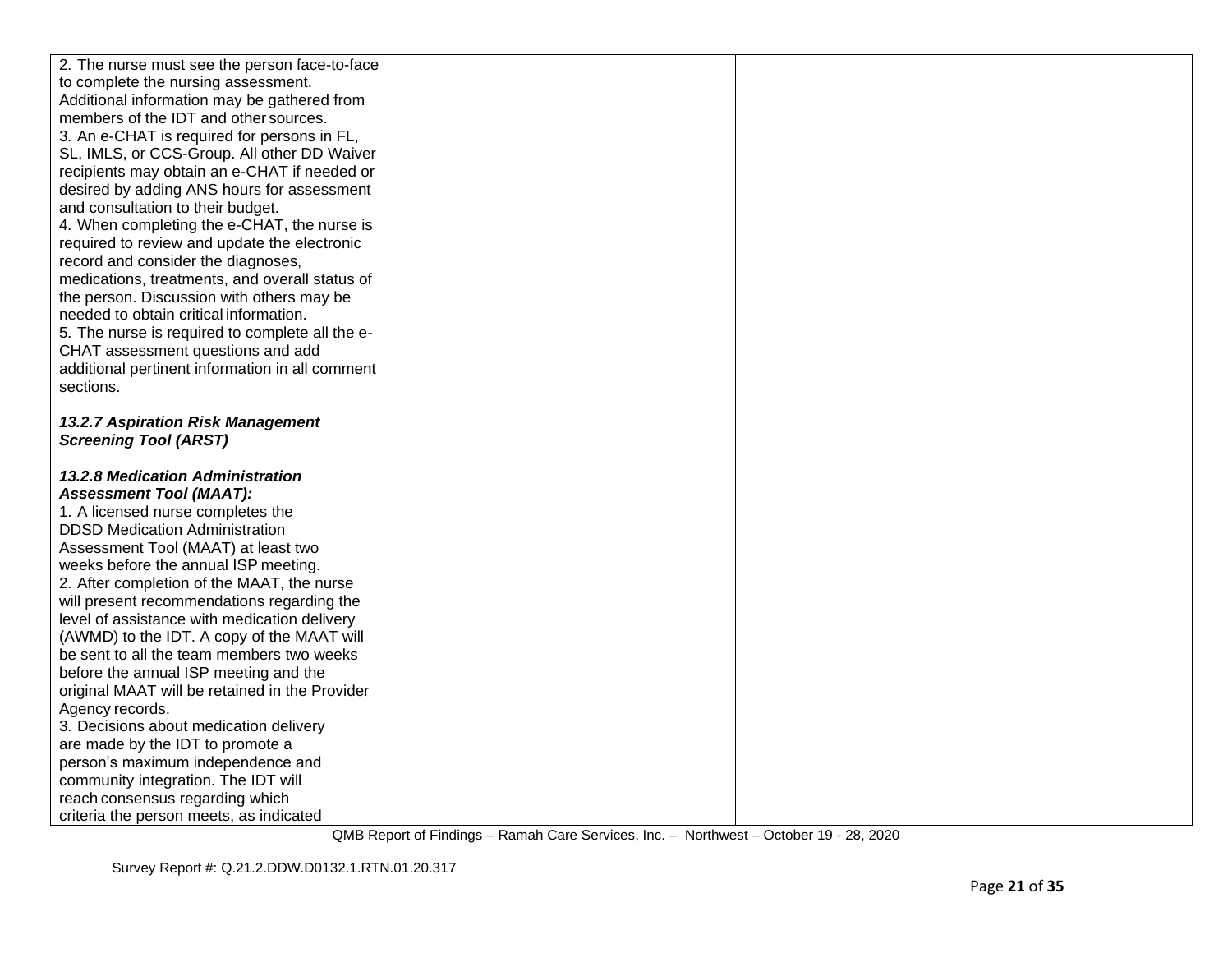| by the results of the MAAT and the               |  |  |
|--------------------------------------------------|--|--|
| nursing recommendations, and the                 |  |  |
| decision is documented this in the ISP.          |  |  |
|                                                  |  |  |
| 13.2.9 Healthcare Plans (HCP):                   |  |  |
| 1. At the nurse's discretion, based on prudent   |  |  |
| nursing practice, interim HCPs may be            |  |  |
| developed to address issues that must be         |  |  |
| implemented immediately after admission,         |  |  |
| readmission or change of medical condition to    |  |  |
| provide safe services prior to completion of the |  |  |
| e-CHAT and formal care planning process.         |  |  |
| This includes interim ARM plans for those        |  |  |
| persons newly identified at moderate or high     |  |  |
| risk for aspiration. All interim plans must be   |  |  |
| removed if the plan is no longer needed or       |  |  |
| when final HCP including CARMPs are in           |  |  |
| place to avoid duplication of plans.             |  |  |
| 2. In collaboration with the IDT, the agency     |  |  |
| nurse is required to create HCPs that address    |  |  |
| all the areas identified as required in the most |  |  |
| current e-CHAT summary report which is           |  |  |
| indicated by "R" in the HCP column. At the       |  |  |
| nurse's sole discretion, based on prudent        |  |  |
| nursing practice, HCPs may be combined           |  |  |
| where clinically appropriate. The nurse should   |  |  |
| use nursing judgment to determine whether to     |  |  |
| also include HCPs for any of the areas           |  |  |
| indicated by "C" on the e-CHAT summary           |  |  |
| report. The nurse may also create other HCPs     |  |  |
| plans that the nurse determines are warranted.   |  |  |
|                                                  |  |  |
| 13.2.10 Medical Emergency Response Plan          |  |  |
| $(MERP)$ :                                       |  |  |
| 1. The agency nurse is required to develop a     |  |  |
| Medical Emergency Response Plan (MERP)           |  |  |
| for all conditions marked with an "R" in the e-  |  |  |
| CHAT summary report. The agency nurse            |  |  |
| should use her/his clinical judgment and input   |  |  |
| from the Interdisciplinary Team (IDT) to         |  |  |
| determine whether shown as "C" in the e-         |  |  |
| CHAT summary report or other conditions also     |  |  |
| warrant a MERP.                                  |  |  |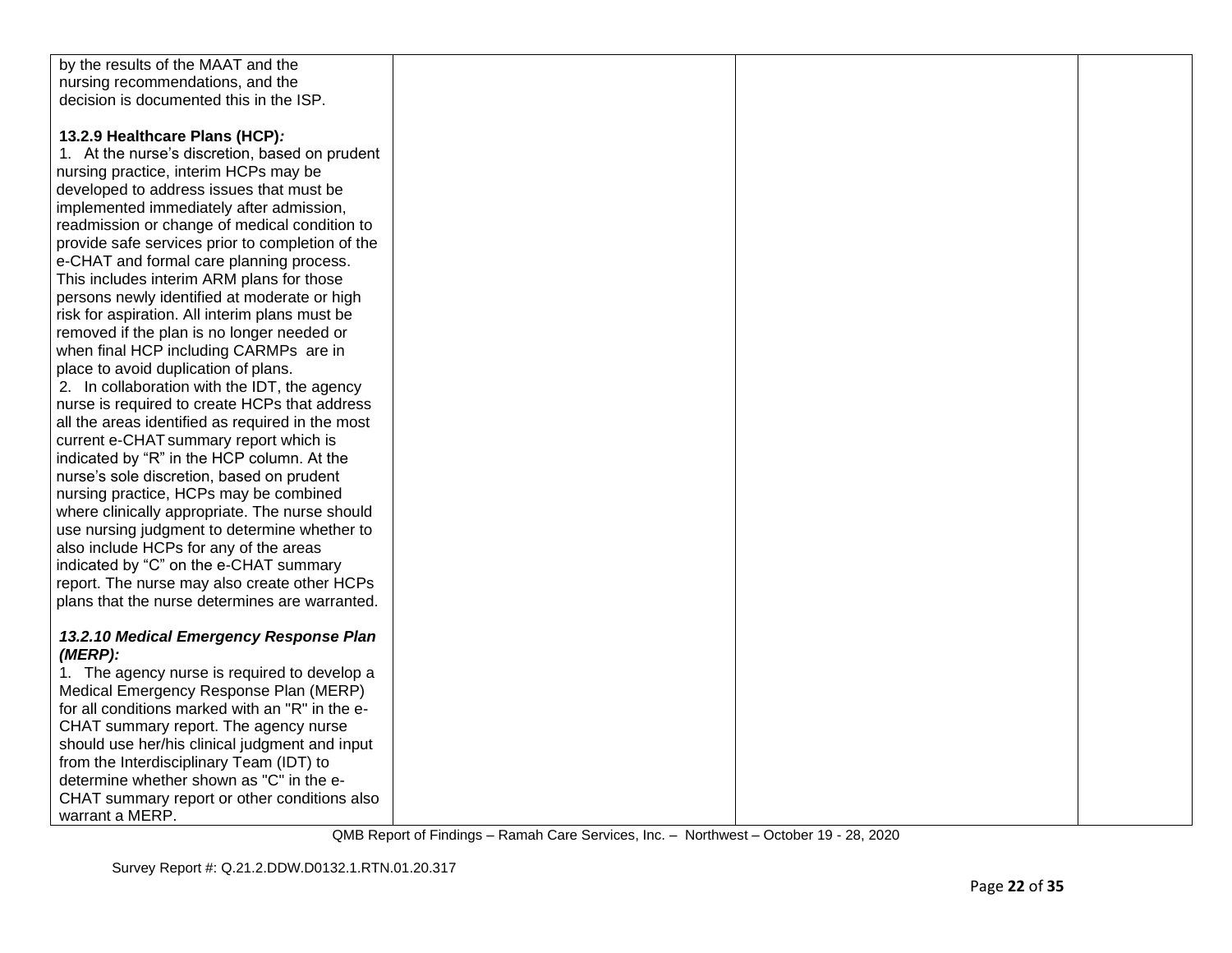| 2. MERPs are required for persons who have      |  |  |
|-------------------------------------------------|--|--|
| one or more conditions or illnesses that        |  |  |
| present a likely potential to become a life-    |  |  |
| threatening situation.                          |  |  |
|                                                 |  |  |
| <b>Chapter 20: Provider Documentation and</b>   |  |  |
| Client Records: 20.5.3 Health Passport and      |  |  |
| <b>Physician Consultation Form: All Primary</b> |  |  |
| and Secondary Provider Agencies must use        |  |  |
| the Health Passport and Physician               |  |  |
| Consultation form from the Therap system.       |  |  |
| This standardized document contains             |  |  |
| individual, physician and emergency contact     |  |  |
| information, a complete list of current medical |  |  |
| diagnoses, health and safety risk factors,      |  |  |
| allergies, and information regarding insurance, |  |  |
| guardianship, and advance directives. The       |  |  |
| Health Passport also includes a standardized    |  |  |
| form to use at medical appointments called the  |  |  |
| Physician Consultation form.                    |  |  |
|                                                 |  |  |
|                                                 |  |  |
|                                                 |  |  |
|                                                 |  |  |
|                                                 |  |  |
|                                                 |  |  |
|                                                 |  |  |
|                                                 |  |  |
|                                                 |  |  |
|                                                 |  |  |
|                                                 |  |  |
|                                                 |  |  |
|                                                 |  |  |
|                                                 |  |  |
|                                                 |  |  |
|                                                 |  |  |
|                                                 |  |  |
|                                                 |  |  |
|                                                 |  |  |
|                                                 |  |  |
|                                                 |  |  |
|                                                 |  |  |
|                                                 |  |  |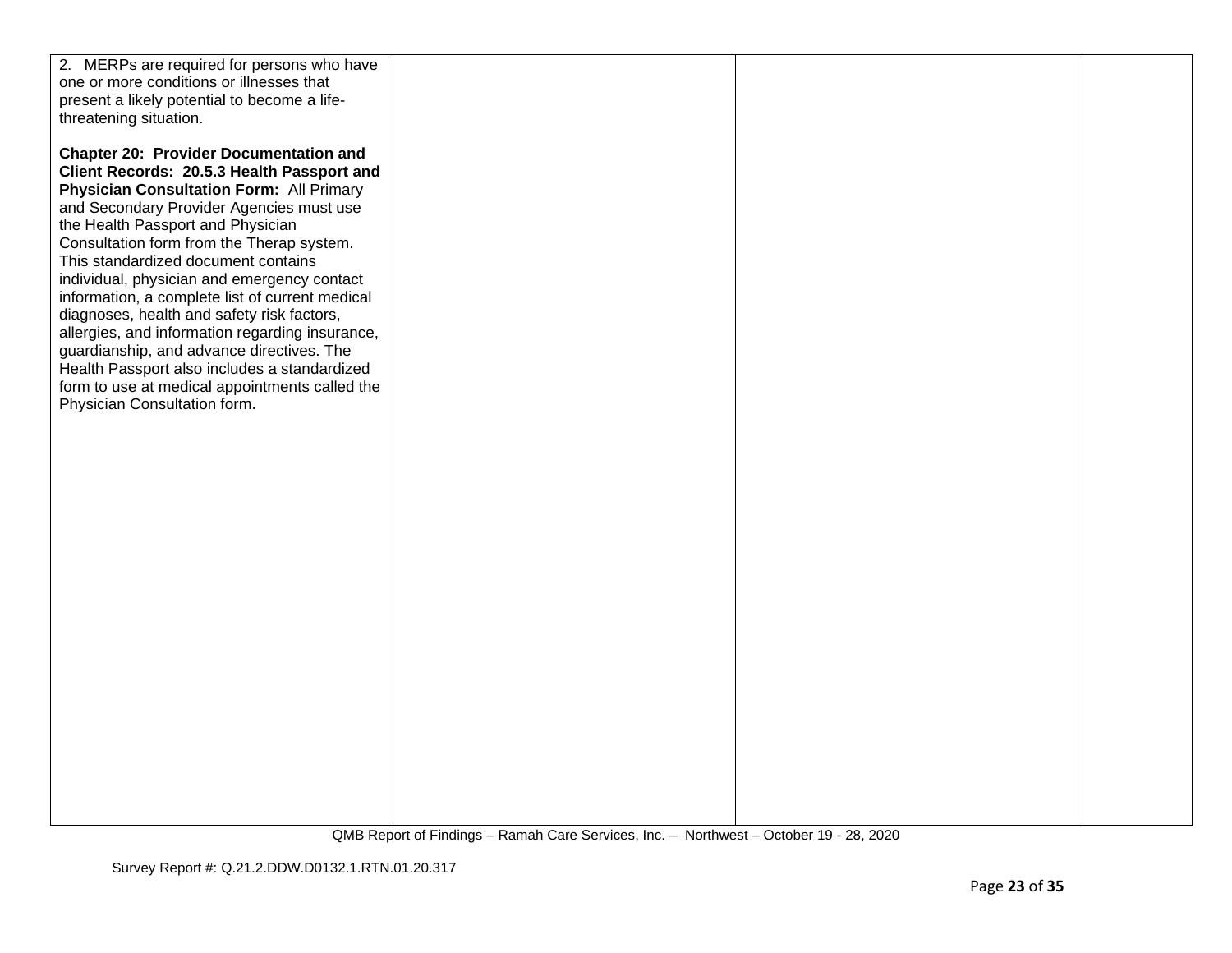| Tag #1A31 Client Rights / Human Rights            | <b>Condition of Participation Level Deficiency</b> |                                                     |  |
|---------------------------------------------------|----------------------------------------------------|-----------------------------------------------------|--|
| NMAC 7.26.3.11 RESTRICTIONS OR                    | After an analysis of the evidence it has been      | Provider:                                           |  |
| <b>LIMITATION OF CLIENT'S RIGHTS:</b>             | determined there is a significant potential for a  | <b>State your Plan of Correction for the</b>        |  |
| A. A service provider shall not restrict or limit | negative outcome to occur.                         | deficiencies cited in this tag here (How is the     |  |
| a client's rights except:                         |                                                    | deficiency going to be corrected? This can be       |  |
| (1) where the restriction or limitation is        | Based on record review, the Agency did not         | specific to each deficiency cited or if possible an |  |
| allowed in an emergency and is necessary to       | ensure the rights of Individuals was not           | overall correction?): $\rightarrow$                 |  |
| prevent imminent risk of physical harm to the     | restricted or limited for 1 of 8 Individuals.      |                                                     |  |
| client or another person; or                      |                                                    |                                                     |  |
| (2) where the interdisciplinary team has          | A review of Agency Individual files indicated      |                                                     |  |
| determined that the client's limited capacity     | Human Rights Committee Approval was                |                                                     |  |
| to exercise the right threatens his or her        | required for restrictions.                         |                                                     |  |
| physical safety; or                               |                                                    |                                                     |  |
| (3) as provided for in Section 10.1.14 [now       | No documentation was found regarding               |                                                     |  |
| Subsection N of 7.26.3.10 NMAC].                  | Human Rights Approval for the following:           | <b>Provider:</b>                                    |  |
|                                                   |                                                    | <b>Enter your ongoing Quality</b>                   |  |
| B. Any emergency intervention to prevent          | • Physical Restraint (Agency Approved              | <b>Assurance/Quality Improvement</b>                |  |
| physical harm shall be reasonable to prevent      | Restraint) - No evidence found of Human            | processes as it related to this tag number          |  |
| harm, shall be the least restrictive              | Rights Committee approval. (Individual #1)         | here (What is going to be done? How many            |  |
| intervention necessary to meet the                |                                                    | individuals is this going to affect? How often will |  |
| emergency, shall be allowed no longer than        | • Use of Police Intervention - No evidence         | this be completed? Who is responsible? What         |  |
| necessary and shall be subject to                 | found of Human Rights Committee                    | steps will be taken if issues are found?): →        |  |
| interdisciplinary team (IDT) review. The IDT      | approval. (Individual #1)                          |                                                     |  |
| upon completion of its review may refer its       |                                                    |                                                     |  |
| findings to the office of quality assurance.      |                                                    |                                                     |  |
| The emergency intervention may be subject         |                                                    |                                                     |  |
| to review by the service provider's behavioral    |                                                    |                                                     |  |
| support committee or human rights                 |                                                    |                                                     |  |
| committee in accordance with the behavioral       |                                                    |                                                     |  |
| support policies or other department              |                                                    |                                                     |  |
| regulation or policy.                             |                                                    |                                                     |  |
| C. The service provider may adopt                 |                                                    |                                                     |  |
| reasonable program policies of general            |                                                    |                                                     |  |
| applicability to clients served by that service   |                                                    |                                                     |  |
| provider that do not violate client rights.       |                                                    |                                                     |  |
| [09/12/94; 01/15/97; Recompiled 10/31/01]         |                                                    |                                                     |  |
|                                                   |                                                    |                                                     |  |
| Developmental Disabilities (DD) Waiver            |                                                    |                                                     |  |
| Service Standards 2/26/2018; Re-Issue:            |                                                    |                                                     |  |
| 12/28/2018; Eff 1/1/2019                          |                                                    |                                                     |  |
|                                                   |                                                    |                                                     |  |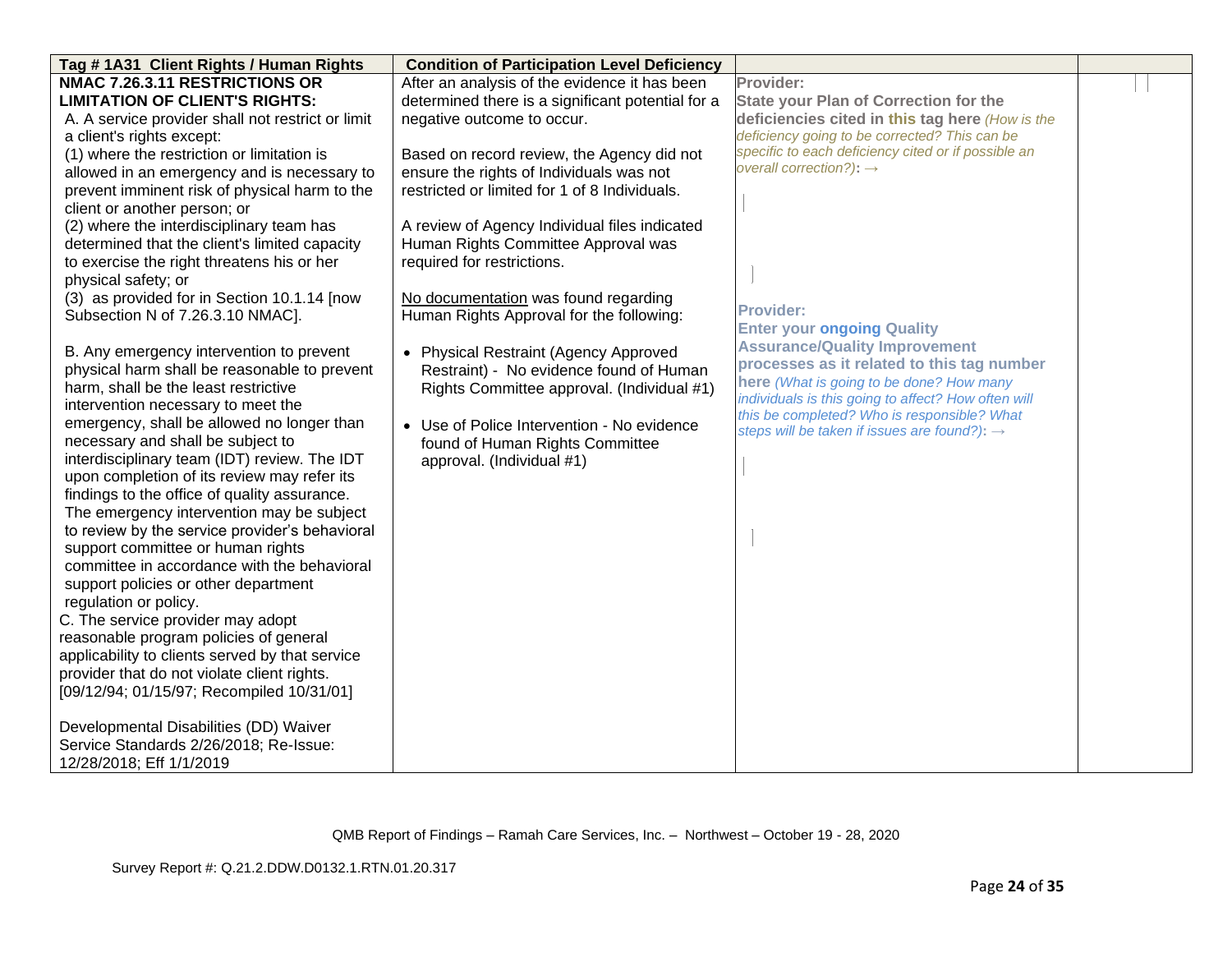| Chapter 2: Human Rights: Civil rights apply                                                                                                                                                                                                                                                                  |  |  |
|--------------------------------------------------------------------------------------------------------------------------------------------------------------------------------------------------------------------------------------------------------------------------------------------------------------|--|--|
| to everyone, including all waiver participants,                                                                                                                                                                                                                                                              |  |  |
| family members, guardians, natural supports,                                                                                                                                                                                                                                                                 |  |  |
| and Provider Agencies. Everyone has a                                                                                                                                                                                                                                                                        |  |  |
| responsibility to make sure those rights are not                                                                                                                                                                                                                                                             |  |  |
| violated. All Provider Agencies play a role in                                                                                                                                                                                                                                                               |  |  |
| person-centered planning (PCP) and have an                                                                                                                                                                                                                                                                   |  |  |
| obligation to contribute to the planning                                                                                                                                                                                                                                                                     |  |  |
| process, always focusing on how to best                                                                                                                                                                                                                                                                      |  |  |
| support the person.                                                                                                                                                                                                                                                                                          |  |  |
|                                                                                                                                                                                                                                                                                                              |  |  |
| Chapter 3 Safeguards: 3.3.1 HRC                                                                                                                                                                                                                                                                              |  |  |
| <b>Procedural Requirements:</b>                                                                                                                                                                                                                                                                              |  |  |
| 1. An invitation to participate in the HRC                                                                                                                                                                                                                                                                   |  |  |
| meeting of a rights restriction review will be                                                                                                                                                                                                                                                               |  |  |
| given to the person (regardless of verbal or                                                                                                                                                                                                                                                                 |  |  |
| cognitive ability), his/her guardian, and/or a                                                                                                                                                                                                                                                               |  |  |
| family member (if desired by the person), and                                                                                                                                                                                                                                                                |  |  |
| the Behavior Support Consultant (BSC) at                                                                                                                                                                                                                                                                     |  |  |
| least 10 working days prior to the meeting                                                                                                                                                                                                                                                                   |  |  |
| (except for in emergency situations). If the                                                                                                                                                                                                                                                                 |  |  |
| person (and/or the guardian) does not wish to                                                                                                                                                                                                                                                                |  |  |
| attend, his/her stated preferences may be                                                                                                                                                                                                                                                                    |  |  |
| brought to the meeting by someone whom the                                                                                                                                                                                                                                                                   |  |  |
| person chooses as his/her representative.                                                                                                                                                                                                                                                                    |  |  |
| 2. The Provider Agencies that are seeking to                                                                                                                                                                                                                                                                 |  |  |
| temporarily limit the person's right(s) (e.g.,                                                                                                                                                                                                                                                               |  |  |
| Living Supports, Community Inclusion, or BSC)                                                                                                                                                                                                                                                                |  |  |
| are required to support the person's informed                                                                                                                                                                                                                                                                |  |  |
| consent regarding the rights restriction, as well                                                                                                                                                                                                                                                            |  |  |
| as their timely participation in the review.                                                                                                                                                                                                                                                                 |  |  |
| 3. The plan's author, designated staff (e.g.,                                                                                                                                                                                                                                                                |  |  |
| agency service coordinator) and/or the CM                                                                                                                                                                                                                                                                    |  |  |
| makes a written or oral presentation to the                                                                                                                                                                                                                                                                  |  |  |
| HRC.                                                                                                                                                                                                                                                                                                         |  |  |
| 4. The results of the HRC review are reported                                                                                                                                                                                                                                                                |  |  |
|                                                                                                                                                                                                                                                                                                              |  |  |
|                                                                                                                                                                                                                                                                                                              |  |  |
|                                                                                                                                                                                                                                                                                                              |  |  |
|                                                                                                                                                                                                                                                                                                              |  |  |
|                                                                                                                                                                                                                                                                                                              |  |  |
|                                                                                                                                                                                                                                                                                                              |  |  |
| in writing to the person supported, the<br>guardian, the BSC, the mental health or other<br>specialized therapy provider, and the CM<br>within three working days of the meeting.<br>5. HRC committees are required to meet at<br>least on a quarterly basis.<br>6. A quorum to conduct an HRC meeting is at |  |  |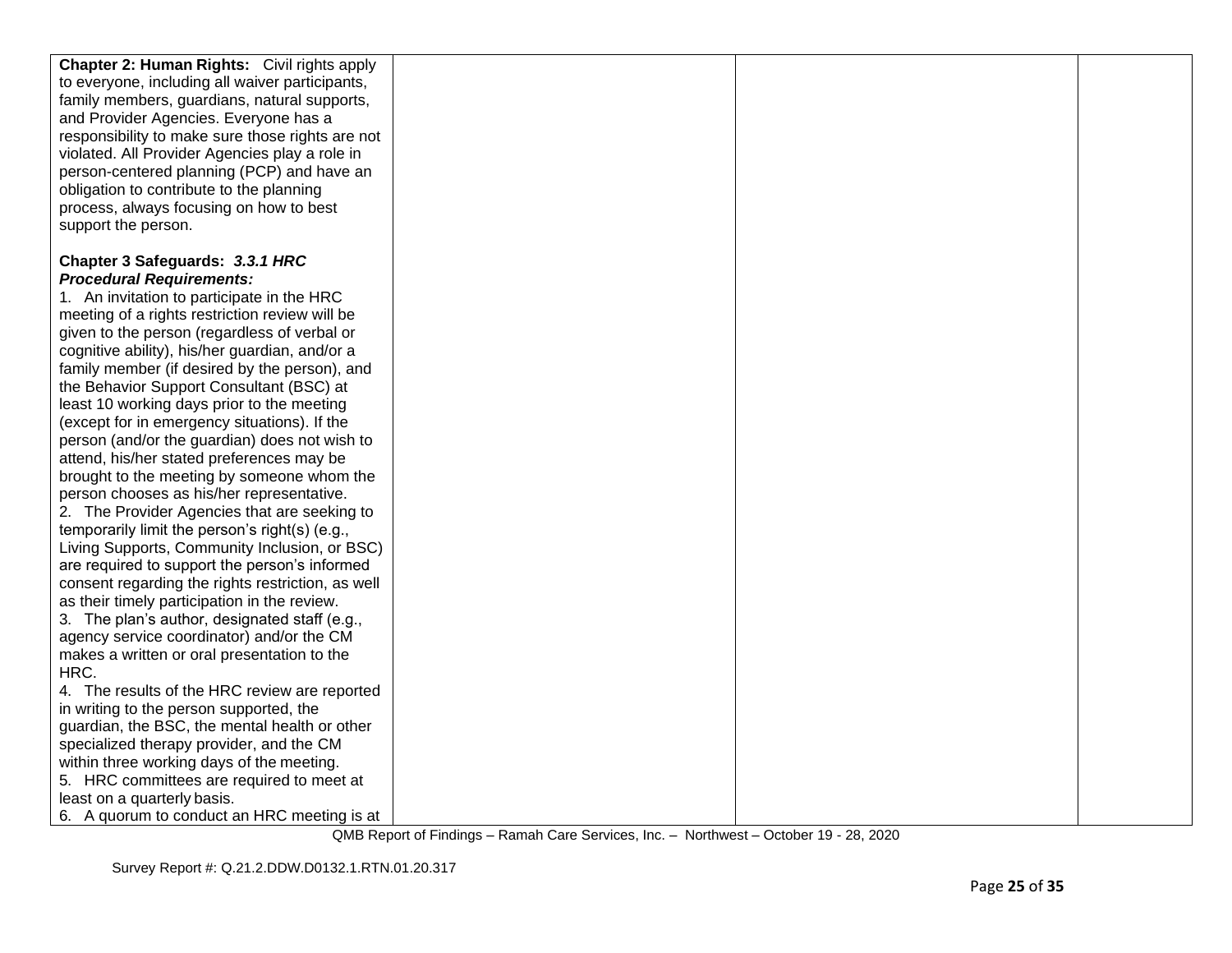| least three voting members eligible to vote in      |  |  |
|-----------------------------------------------------|--|--|
| each situation and at least one must be a           |  |  |
| community member at large.                          |  |  |
| 7. HRC members who are directly involved in         |  |  |
| the services provided to the person must            |  |  |
| excuse themselves from voting in that               |  |  |
| situation.                                          |  |  |
| Each HRC is required to have a provision for        |  |  |
| emergency approval of rights restrictions           |  |  |
| based upon credible threats of harm against         |  |  |
| self or others that may arise between               |  |  |
| scheduled HRC meetings (e.g., locking up            |  |  |
| sharp knives after a serious attempt to injure      |  |  |
| self or others or a disclosure, with a credible     |  |  |
| plan, to seriously injure or kill someone). The     |  |  |
| confidential and HIPAA compliant emergency          |  |  |
| meeting may be via telephone, video or              |  |  |
| conference call, or secure email. Procedures        |  |  |
| may include an initial emergency phone              |  |  |
| meeting, and a subsequent follow-up                 |  |  |
| emergency meeting in complex and/or ongoing         |  |  |
| situations.                                         |  |  |
| 8. The HRC with primary responsibility for          |  |  |
| implementation of the rights restriction will       |  |  |
| record all meeting minutes on an individual         |  |  |
| basis, i.e., each meeting discussion for an         |  |  |
| individual will be recorded separately, and         |  |  |
| minutes of all meetings will be retained at the     |  |  |
| agency for at least six years from the final date   |  |  |
| of continuance of the restriction.                  |  |  |
|                                                     |  |  |
| 3.3.3 HRC and Behavioral Support: The               |  |  |
| HRC reviews temporary restrictions of rights        |  |  |
| that are related to medical issues or health and    |  |  |
| safety considerations such as decreased             |  |  |
| mobility (e.g., the use of bed rails due to risk of |  |  |
| falling during the night while getting out of       |  |  |
| bed). However, other temporary restrictions         |  |  |
| may be implemented because of health and            |  |  |
| safety considerations arising from behavioral       |  |  |
| issues.                                             |  |  |
| Positive Behavioral Supports (PBS) are              |  |  |
| mandated and used when behavioral support           |  |  |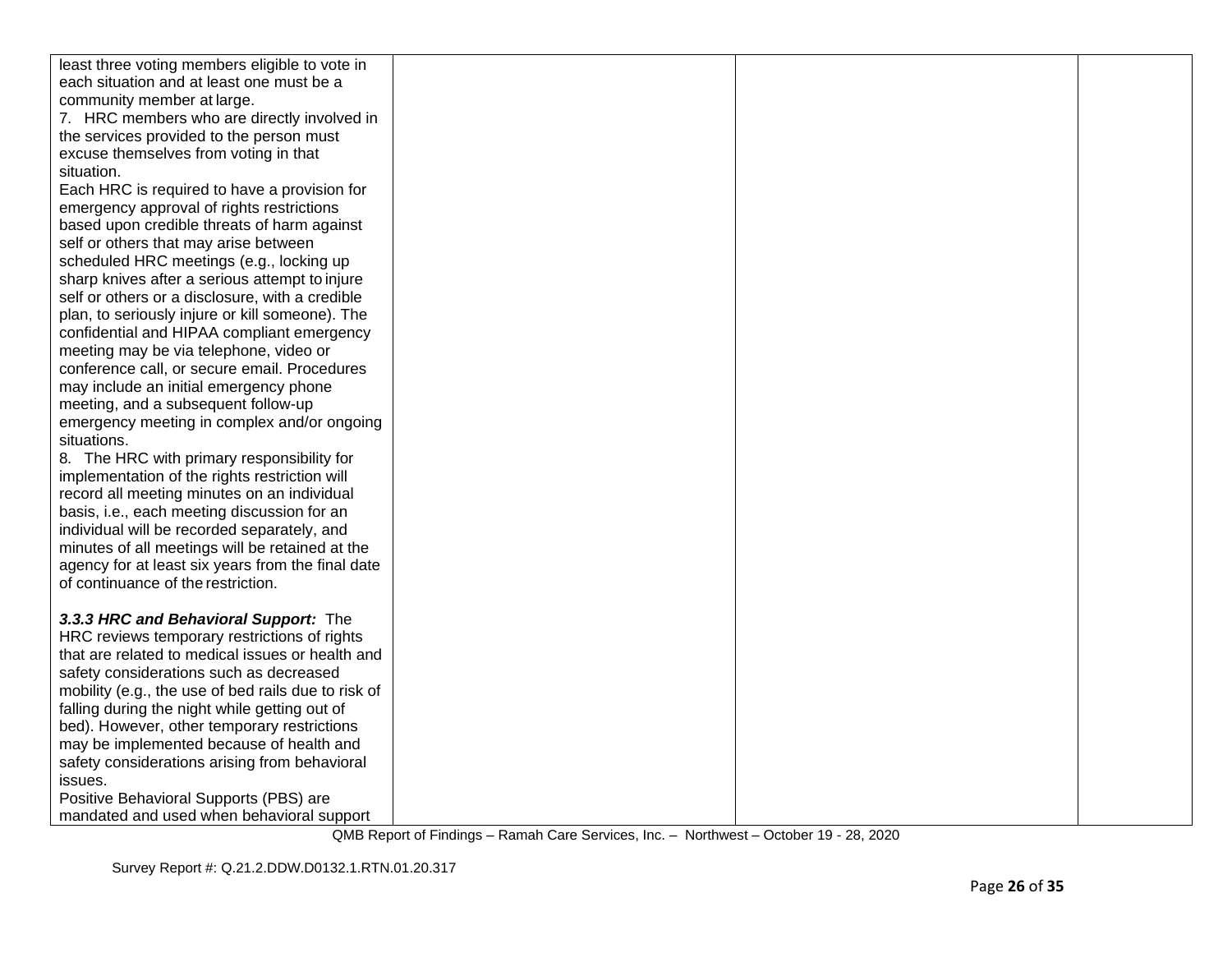| is needed and desired by the person and/or                                                 |  |  |
|--------------------------------------------------------------------------------------------|--|--|
| the IDT. PBS emphasizes the acquisition and                                                |  |  |
| maintenance of positive skills (e.g. building                                              |  |  |
| healthy relationships) to increase the person's                                            |  |  |
| quality of life understanding that a natural                                               |  |  |
| reduction in other challenging behaviors will                                              |  |  |
| follow. At times, aversive interventions may be                                            |  |  |
| temporarily included as a part of a person's                                               |  |  |
| behavioral support (usually in the BCIP), and                                              |  |  |
| therefore, need to be reviewed prior to                                                    |  |  |
| implementation as well as periodically while                                               |  |  |
| the restrictive intervention is in place. PBSPs                                            |  |  |
| not containing aversive interventions do not                                               |  |  |
| require HRC review or approval.                                                            |  |  |
| Plans (e.g., ISPs, PBSPs, BCIPs PPMPs,                                                     |  |  |
| and/or RMPs) that contain any aversive                                                     |  |  |
| interventions are submitted to the HRC in                                                  |  |  |
| advance of a meeting, except in emergency                                                  |  |  |
| situations.                                                                                |  |  |
|                                                                                            |  |  |
| 3.3.4 Interventions Requiring HRC Review                                                   |  |  |
| and Approval: HRCs must review prior to                                                    |  |  |
| implementation, any plans (e.g. ISPs, PBSPs,                                               |  |  |
| BCIPs and/or PPMPs, RMPs), with strategies,                                                |  |  |
| including but not limited to:                                                              |  |  |
| response cost;<br>1.                                                                       |  |  |
| 2.<br>restitution;                                                                         |  |  |
| 3.<br>emergency physical restraint (EPR);                                                  |  |  |
| routine use of law enforcement as part of<br>4.                                            |  |  |
|                                                                                            |  |  |
| a BCIP;                                                                                    |  |  |
| routine use of emergency hospitalization<br>5.                                             |  |  |
| procedures as part of a BCIP;                                                              |  |  |
| use of point systems;<br>6.                                                                |  |  |
| 7.<br>use of intense, highly structured, and                                               |  |  |
| specialized treatment strategies,                                                          |  |  |
| including level systems with response                                                      |  |  |
| cost or failure to earn components;                                                        |  |  |
| 8.<br>a 1:1 staff to person ratio for behavioral                                           |  |  |
| reasons, or, very rarely, a 2:1 staff to                                                   |  |  |
| person ratio for behavioral or medical                                                     |  |  |
| reasons;                                                                                   |  |  |
| use of PRN psychotropic medications;<br>9.<br>10. use of protective devices for behavioral |  |  |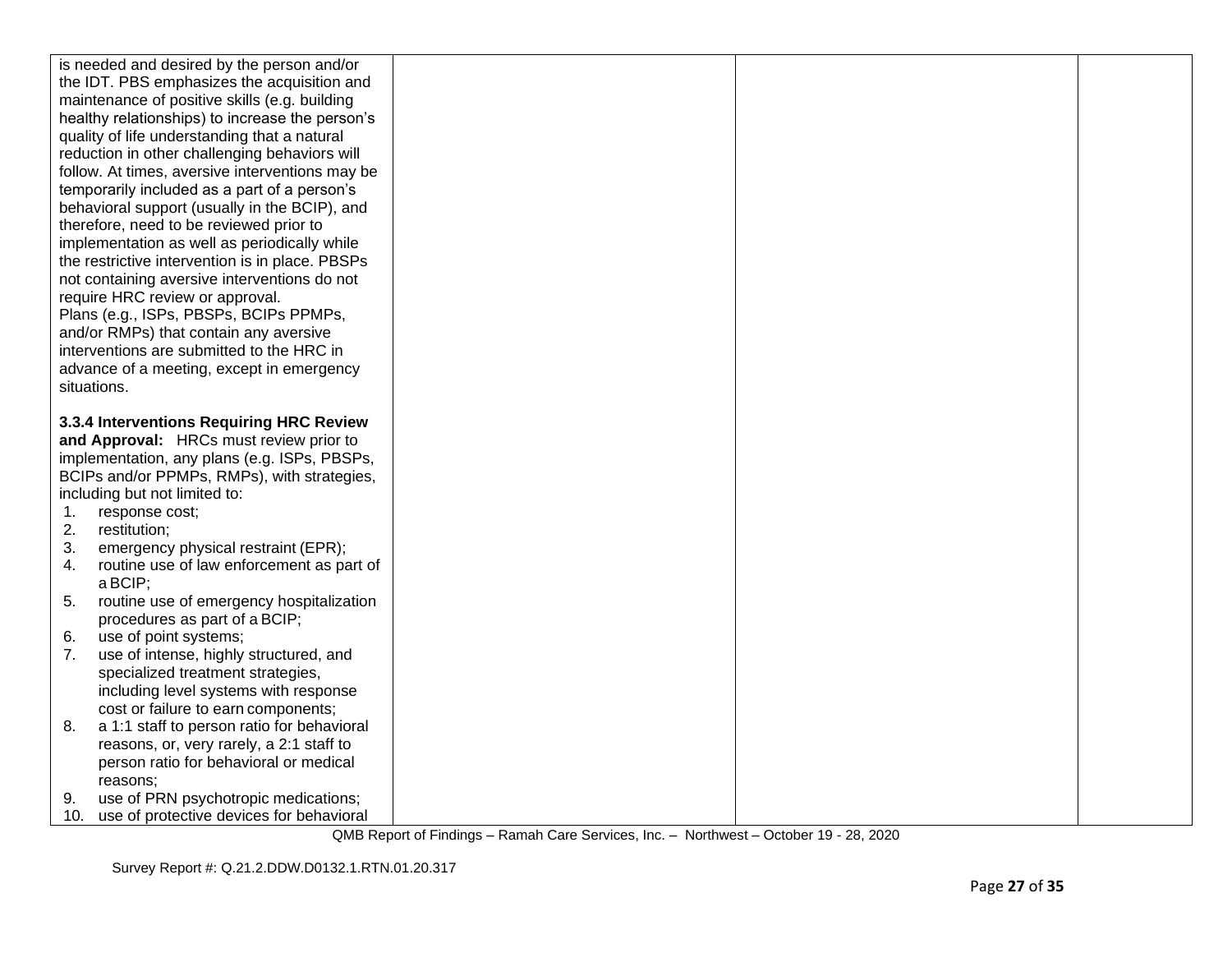| purposes (e.g., helmets for head<br>banging, Posey gloves for biting hand);<br>11. use of bed rails;<br>12. use of a device and/or monitoring system<br>through PST may impact the person's<br>privacy or other rights; or<br>13. use of any alarms to alert staff to a<br>person's whereabouts.                                                                                  |  |  |
|-----------------------------------------------------------------------------------------------------------------------------------------------------------------------------------------------------------------------------------------------------------------------------------------------------------------------------------------------------------------------------------|--|--|
| 3.4 Emergency Physical Restraint (EPR):<br>Every person shall be free from the use of<br>restrictive physical crisis intervention<br>measures that are unnecessary. Provider<br>Agencies who support people who may<br>occasionally need intervention such as<br>Emergency Physical Restraint (EPR) are<br>required to institute procedures to maximize<br>safety.                |  |  |
| 3.4.5 Human Rights Committee: The HRC<br>reviews use of EPR. The BCIP may not be<br>implemented without HRC review and approval<br>whenever EPR or other restrictive measure(s)<br>are included. Provider Agencies with an HRC<br>are required to ensure that the HRCs:<br>participate in training regarding required<br>1.<br>constitution and oversight activities for<br>HRCs; |  |  |
| 2.<br>review any BCIP, that include the use of<br>EPR;<br>3.<br>occur at least annually, occur in any<br>quarter where EPR is used, and occur<br>whenever any change to the BCIP is<br>considered;                                                                                                                                                                                |  |  |
| maintain HRC minutes approving or<br>4.<br>disallowing the use of EPR as written in a<br>BCIP; and<br>5.<br>maintain HRC minutes of meetings<br>reviewing the implementation of the BCIP<br>when EPR is used.                                                                                                                                                                     |  |  |
|                                                                                                                                                                                                                                                                                                                                                                                   |  |  |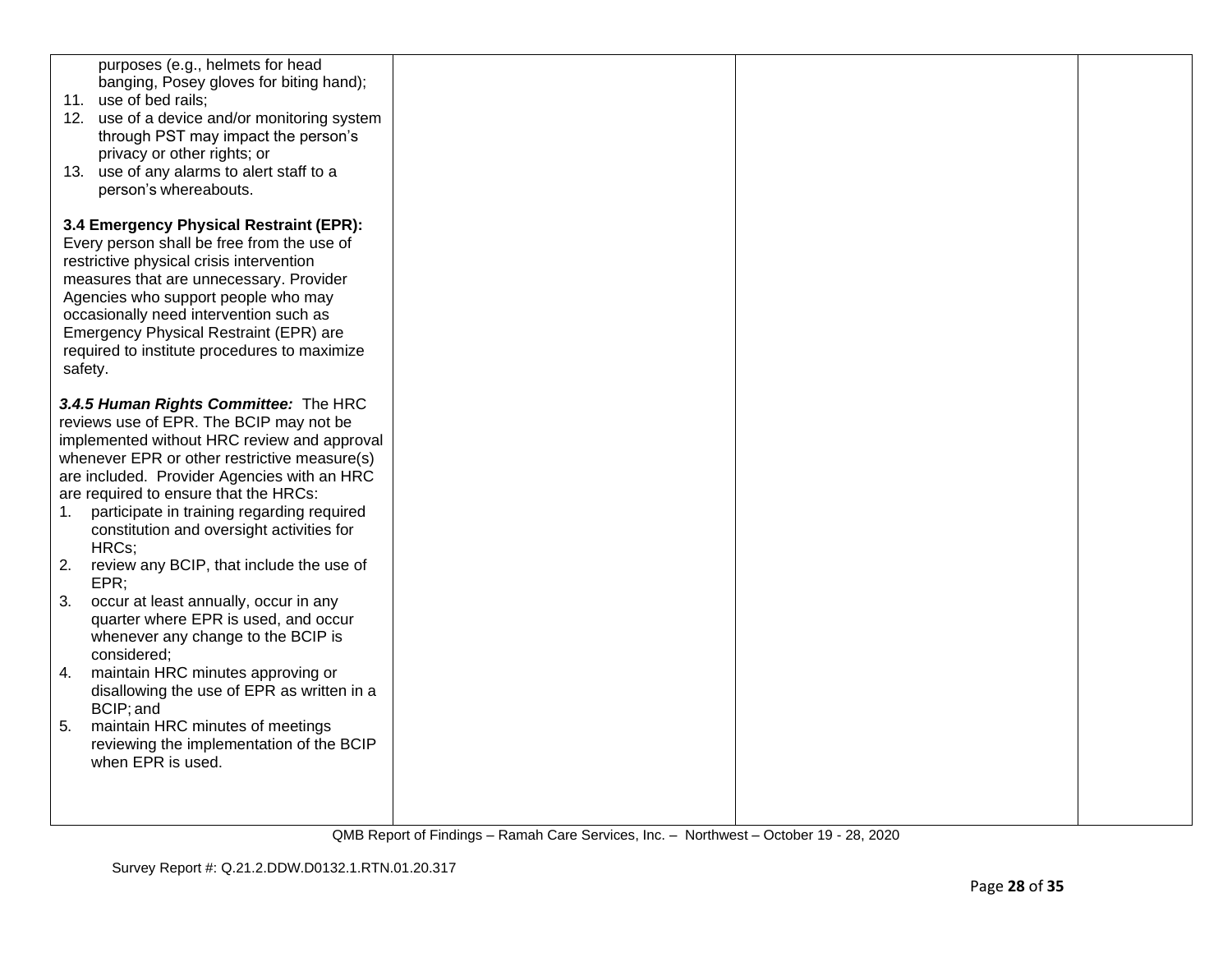| Tag # LS25 Residential Health & Safety                                                    | <b>Standard Level Deficiency</b>                |                                                                                            |  |
|-------------------------------------------------------------------------------------------|-------------------------------------------------|--------------------------------------------------------------------------------------------|--|
| (Supported Living / Family Living /                                                       |                                                 |                                                                                            |  |
| <b>Intensive Medical Living)</b>                                                          |                                                 |                                                                                            |  |
| Developmental Disabilities (DD) Waiver                                                    | Based on observation, the Agency did not        | Provider:                                                                                  |  |
| Service Standards 2/26/2018; Re-Issue:                                                    | ensure that each individuals' residence met all | <b>State your Plan of Correction for the</b>                                               |  |
| 12/28/2018; Eff 1/1/2019                                                                  | requirements within the standard for 2 of 7     | deficiencies cited in this tag here (How is the                                            |  |
| <b>Chapter 10: Living Care Arrangements</b>                                               | Living Care Arrangement residences.             | deficiency going to be corrected? This can be                                              |  |
| (LCA) 10.3.6 Requirements for Each                                                        |                                                 | specific to each deficiency cited or if possible an<br>overall correction?): $\rightarrow$ |  |
| Residence: Provider Agencies must assure                                                  | Review of the residential records and           |                                                                                            |  |
| that each residence is clean, safe, and                                                   | observation of the residence revealed the       |                                                                                            |  |
| comfortable, and each residence                                                           | following items were not found, not functioning |                                                                                            |  |
| accommodates individual daily living, social                                              | or incomplete:                                  |                                                                                            |  |
| and leisure activities. In addition, the Provider                                         |                                                 |                                                                                            |  |
| Agency must ensure the residence:                                                         | <b>Supported Living Requirements:</b>           |                                                                                            |  |
| has basic utilities, i.e., gas, power, water,<br>1.                                       | • Poison Control Phone Number (#8)              |                                                                                            |  |
| and telephone;                                                                            |                                                 | <b>Provider:</b>                                                                           |  |
| has a battery operated or electric smoke<br>2.<br>detectors or a sprinkler system, carbon | • General-purpose first aid kit (#1)            | <b>Enter your ongoing Quality</b>                                                          |  |
| monoxide detectors, and fire extinguisher;                                                |                                                 | <b>Assurance/Quality Improvement</b>                                                       |  |
| has a general-purpose first aid kit;<br>3.                                                |                                                 | processes as it related to this tag number                                                 |  |
| has accessible written documentation of<br>4.                                             |                                                 | here (What is going to be done? How many                                                   |  |
| evacuation drills occurring at least three times                                          |                                                 | individuals is this going to affect? How often will                                        |  |
| a year overall, one time a year for each shift;                                           |                                                 | this be completed? Who is responsible? What                                                |  |
| 5. has water temperature that does not                                                    |                                                 | steps will be taken if issues are found?): $\rightarrow$                                   |  |
|                                                                                           |                                                 |                                                                                            |  |
| exceed a safe temperature (110 <sup>0</sup> F);                                           |                                                 |                                                                                            |  |
| has safe storage of all medications with<br>6.                                            |                                                 |                                                                                            |  |
| dispensing instructions for each person that<br>are consistent with the Assistance with   |                                                 |                                                                                            |  |
| Medication (AWMD) training or each person's                                               |                                                 |                                                                                            |  |
| ISP;                                                                                      |                                                 |                                                                                            |  |
| has an emergency placement plan for<br>7.                                                 |                                                 |                                                                                            |  |
| relocation of people in the event of an                                                   |                                                 |                                                                                            |  |
| emergency evacuation that makes the                                                       |                                                 |                                                                                            |  |
| residence unsuitable for occupancy;                                                       |                                                 |                                                                                            |  |
| has emergency evacuation procedures<br>8.                                                 |                                                 |                                                                                            |  |
| that address, but are not limited to, fire,                                               |                                                 |                                                                                            |  |
| chemical and/or hazardous waste spills, and                                               |                                                 |                                                                                            |  |
| flooding;                                                                                 |                                                 |                                                                                            |  |
| supports environmental modifications and<br>9.                                            |                                                 |                                                                                            |  |
| assistive technology devices, including                                                   |                                                 |                                                                                            |  |
| modifications to the bathroom (i.e., shower                                               |                                                 |                                                                                            |  |
| chairs, grab bars, walk in shower, raised                                                 |                                                 |                                                                                            |  |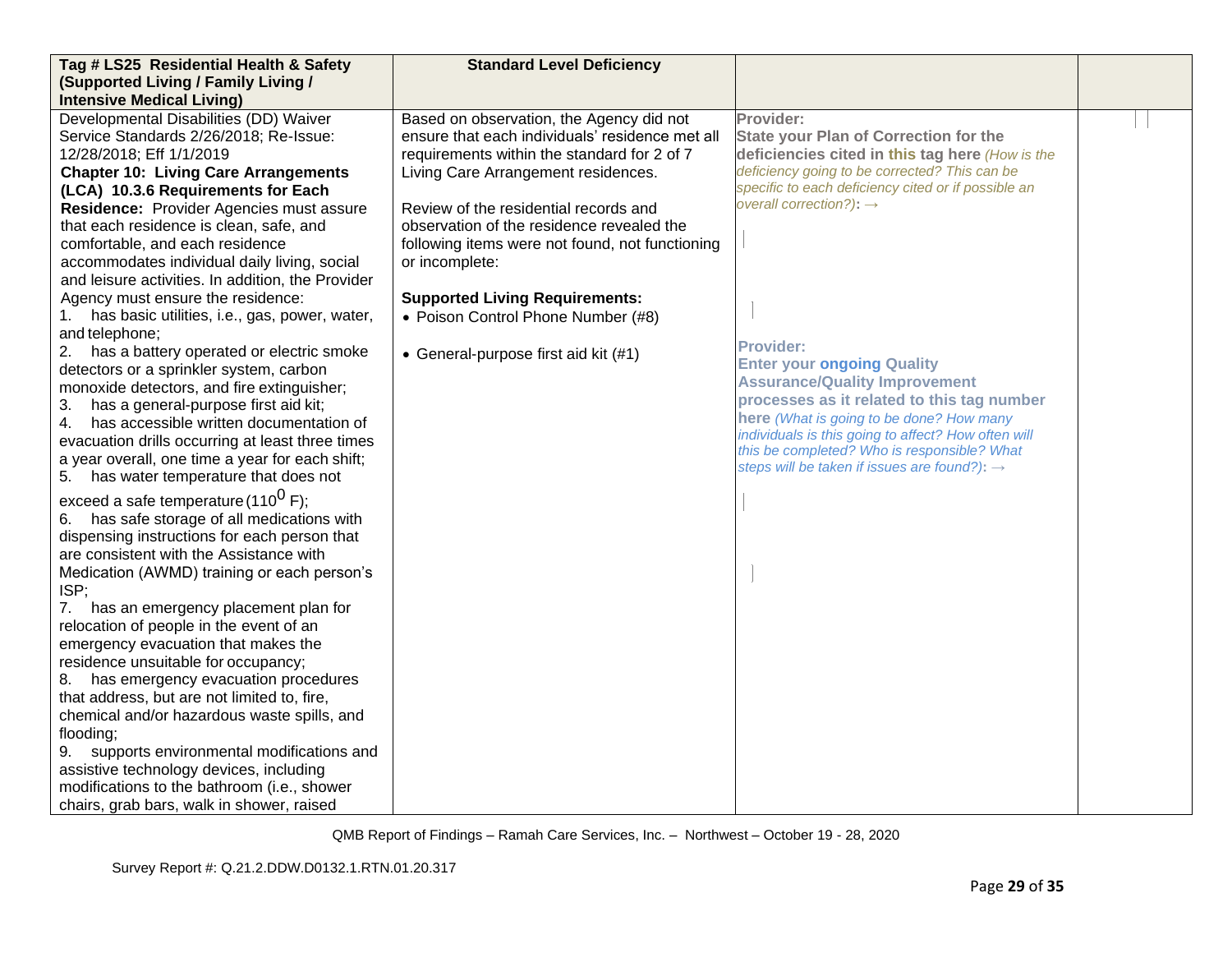| toilets, etc.) based on the unique needs of the<br>individual in consultation with the IDT;<br>10. has or arranges for necessary equipment<br>for bathing and transfers to support health and<br>safety with consultation from therapists as<br>needed;<br>11. has the phone number for poison control<br>within line of site of the telephone;<br>12. has general household appliances, and<br>kitchen and dining utensils;<br>13. has proper food storage and cleaning<br>supplies;<br>14. has adequate food for three meals a day<br>and individual preferences; and<br>15. has at least two bathrooms for residences<br>with more than two residents. |  |  |
|-----------------------------------------------------------------------------------------------------------------------------------------------------------------------------------------------------------------------------------------------------------------------------------------------------------------------------------------------------------------------------------------------------------------------------------------------------------------------------------------------------------------------------------------------------------------------------------------------------------------------------------------------------------|--|--|
|                                                                                                                                                                                                                                                                                                                                                                                                                                                                                                                                                                                                                                                           |  |  |
|                                                                                                                                                                                                                                                                                                                                                                                                                                                                                                                                                                                                                                                           |  |  |
|                                                                                                                                                                                                                                                                                                                                                                                                                                                                                                                                                                                                                                                           |  |  |
|                                                                                                                                                                                                                                                                                                                                                                                                                                                                                                                                                                                                                                                           |  |  |
|                                                                                                                                                                                                                                                                                                                                                                                                                                                                                                                                                                                                                                                           |  |  |
|                                                                                                                                                                                                                                                                                                                                                                                                                                                                                                                                                                                                                                                           |  |  |
|                                                                                                                                                                                                                                                                                                                                                                                                                                                                                                                                                                                                                                                           |  |  |
|                                                                                                                                                                                                                                                                                                                                                                                                                                                                                                                                                                                                                                                           |  |  |
|                                                                                                                                                                                                                                                                                                                                                                                                                                                                                                                                                                                                                                                           |  |  |
|                                                                                                                                                                                                                                                                                                                                                                                                                                                                                                                                                                                                                                                           |  |  |
|                                                                                                                                                                                                                                                                                                                                                                                                                                                                                                                                                                                                                                                           |  |  |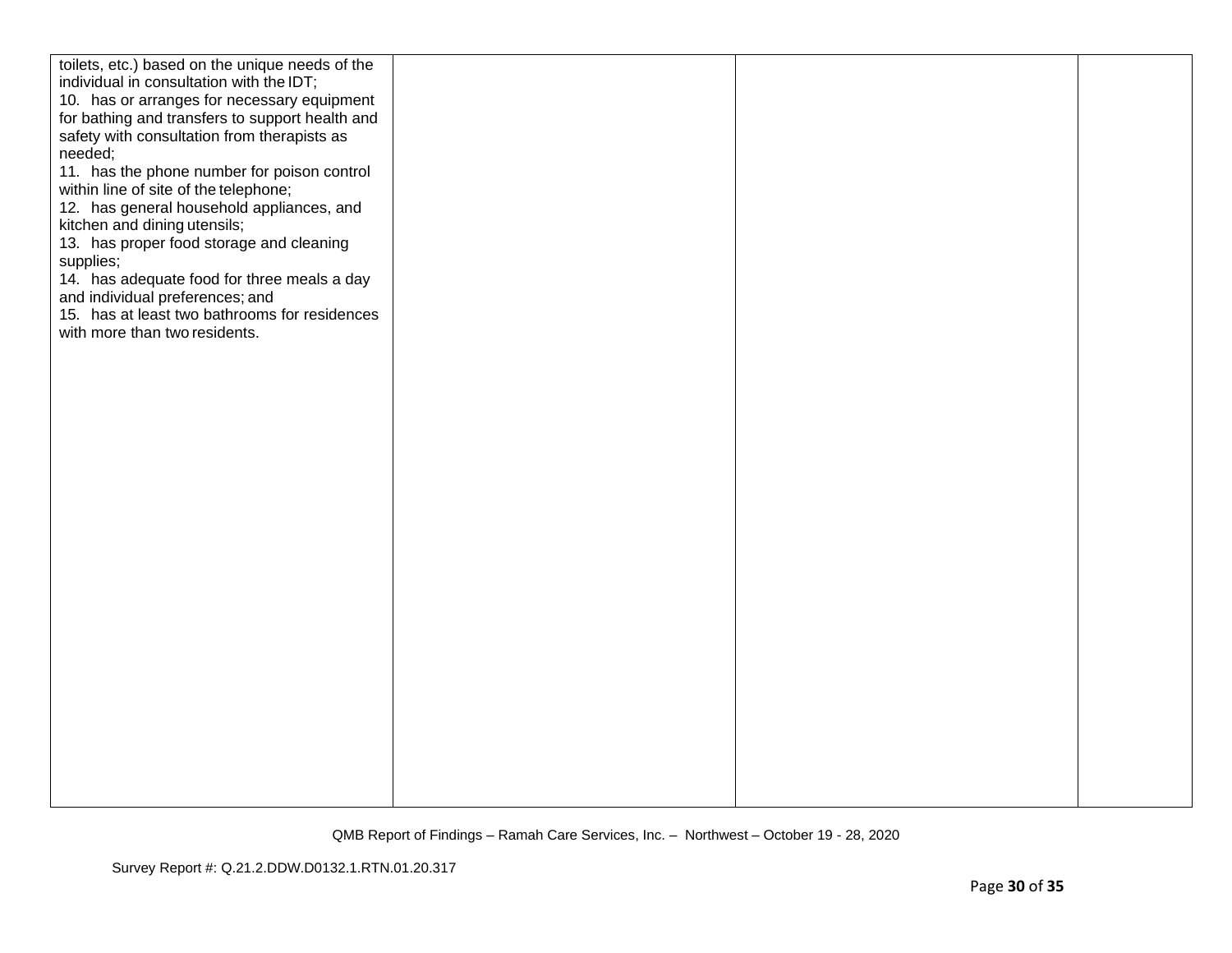| <b>Standard of Care</b>                                                         | <b>Deficiencies</b>                               | Agency Plan of Correction, On-going QA/QI<br>and Responsible Party                                                                                    | <b>Completion</b><br><b>Date</b> |
|---------------------------------------------------------------------------------|---------------------------------------------------|-------------------------------------------------------------------------------------------------------------------------------------------------------|----------------------------------|
|                                                                                 |                                                   | Service Domain: Medicaid Billing/Reimbursement - State financial oversight exists to assure that claims are coded and paid for in accordance with the |                                  |
| reimbursement methodology specified in the approved waiver.                     |                                                   |                                                                                                                                                       |                                  |
| Tag #1A12 All Services Reimbursement                                            | <b>No Deficient Practices Found</b>               |                                                                                                                                                       |                                  |
| Developmental Disabilities (DD) Waiver                                          | Based on record review, the Agency                |                                                                                                                                                       |                                  |
| Service Standards 2/26/2018; Re-Issue:                                          | maintained all the records necessary to fully     |                                                                                                                                                       |                                  |
| 12/28/2018; Eff 1/1/2019                                                        | disclose the nature, quality, amount and          |                                                                                                                                                       |                                  |
| <b>Chapter 21: Billing Requirements: 21.4</b>                                   | medical necessity of services furnished to an     |                                                                                                                                                       |                                  |
| <b>Recording Keeping and Documentation</b>                                      | eligible recipient who is currently receiving for |                                                                                                                                                       |                                  |
| <b>Requirements: DD Waiver Provider Agencies</b>                                | 8 of 8 individuals.                               |                                                                                                                                                       |                                  |
| must maintain all records necessary to                                          |                                                   |                                                                                                                                                       |                                  |
| demonstrate proper provision of services for                                    | Progress notes and billing records supported      |                                                                                                                                                       |                                  |
| Medicaid billing. At a minimum, Provider                                        | billing activities for the month of September     |                                                                                                                                                       |                                  |
| Agencies must adhere to the following:                                          | 2020 for the following services:                  |                                                                                                                                                       |                                  |
| 1. The level and type of service provided                                       |                                                   |                                                                                                                                                       |                                  |
| must be supported in the ISP and have an                                        | • Supported Living                                |                                                                                                                                                       |                                  |
| approved budget prior to service delivery and                                   |                                                   |                                                                                                                                                       |                                  |
| billing.                                                                        | • Customized Community Supports                   |                                                                                                                                                       |                                  |
| Comprehensive documentation of direct<br>2.                                     |                                                   |                                                                                                                                                       |                                  |
| service delivery must include, at a minimum:                                    |                                                   |                                                                                                                                                       |                                  |
| a. the agency name;                                                             |                                                   |                                                                                                                                                       |                                  |
| the name of the recipient of the service;<br>b.<br>the location of the service; |                                                   |                                                                                                                                                       |                                  |
| C.<br>the date of the service;<br>d.                                            |                                                   |                                                                                                                                                       |                                  |
| the type of service;<br>е.                                                      |                                                   |                                                                                                                                                       |                                  |
| the start and end times of theservice;<br>f.                                    |                                                   |                                                                                                                                                       |                                  |
| the signature and title of each staff<br>α.                                     |                                                   |                                                                                                                                                       |                                  |
| member who documents their time; and                                            |                                                   |                                                                                                                                                       |                                  |
| h. the nature of services.                                                      |                                                   |                                                                                                                                                       |                                  |
| 3. A Provider Agency that receives payment for                                  |                                                   |                                                                                                                                                       |                                  |
| treatment, services, or goods must retain all                                   |                                                   |                                                                                                                                                       |                                  |
| medical and business records for a period of at                                 |                                                   |                                                                                                                                                       |                                  |
| least six years from the last payment date, until                               |                                                   |                                                                                                                                                       |                                  |
| ongoing audits are settled, or until involvement                                |                                                   |                                                                                                                                                       |                                  |
| of the state Attorney General is completed                                      |                                                   |                                                                                                                                                       |                                  |
| regarding settlement of any claim, whichever is                                 |                                                   |                                                                                                                                                       |                                  |
| longer.                                                                         |                                                   |                                                                                                                                                       |                                  |
| 4. A Provider Agency that receives payment for                                  |                                                   |                                                                                                                                                       |                                  |
| treatment, services or goods must retain all                                    |                                                   |                                                                                                                                                       |                                  |
| medical and business records relating to any of                                 |                                                   |                                                                                                                                                       |                                  |
| the following for a period of at least six years                                |                                                   |                                                                                                                                                       |                                  |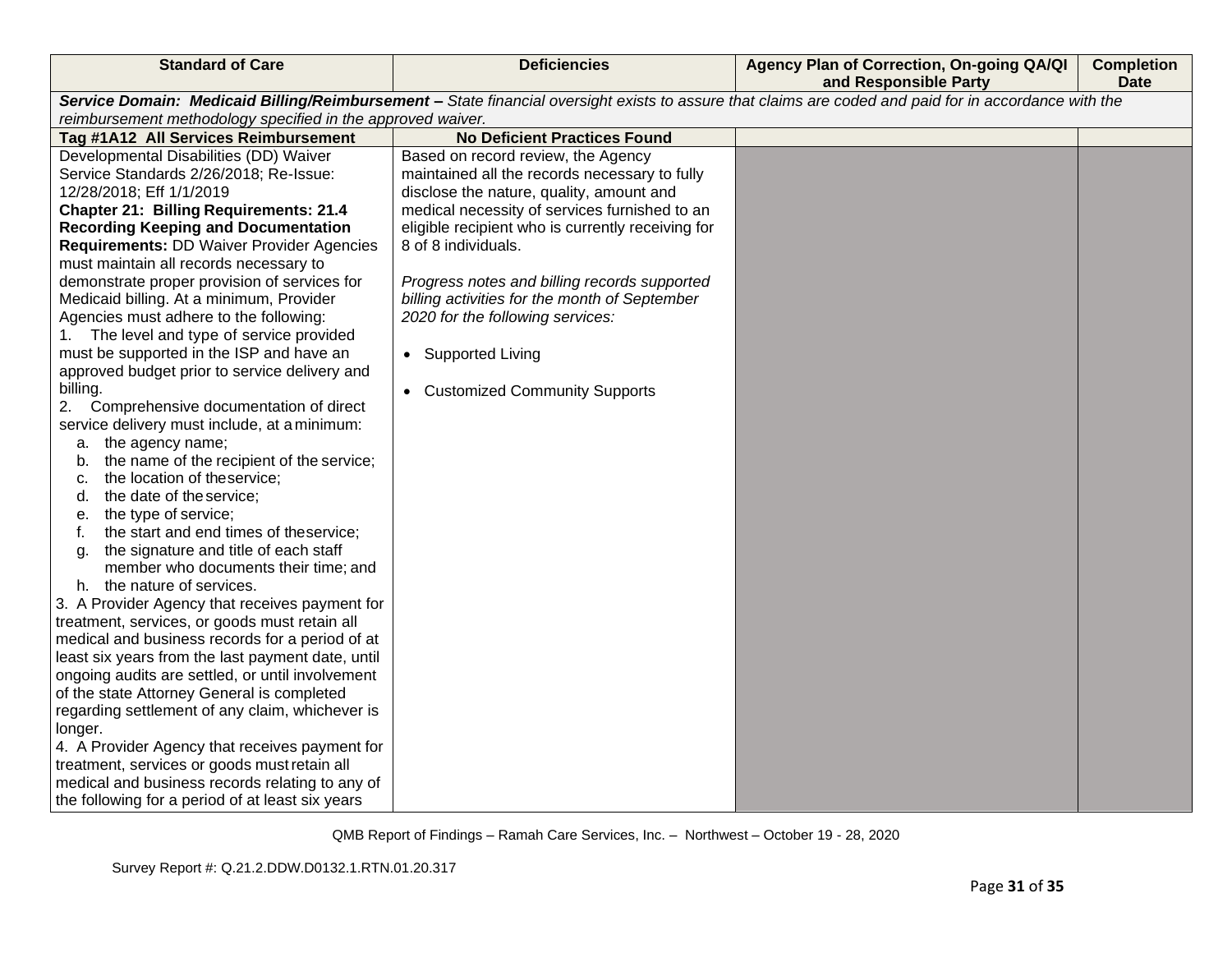| from the payment date:                              |  |  |
|-----------------------------------------------------|--|--|
| a. treatment or care of any eligible recipient;     |  |  |
| b. services or goods provided to any                |  |  |
| eligible recipient;                                 |  |  |
| amounts paid by MAD on behalf of any<br>C.          |  |  |
| eligible recipient; and                             |  |  |
| d. any records required by MAD for the              |  |  |
| administration of Medicaid.                         |  |  |
|                                                     |  |  |
| 21.9 Billable Units: The unit of billing depends    |  |  |
| on the service type. The unit may be a 15-          |  |  |
| minute interval, a daily unit, a monthly unit or a  |  |  |
| dollar amount. The unit of billing is identified in |  |  |
| the current DD Waiver Rate Table. Provider          |  |  |
| Agencies must correctly report service units.       |  |  |
|                                                     |  |  |
| 21.9.1 Requirements for Daily Units: For            |  |  |
| services billed in daily units, Provider Agencies   |  |  |
| must adhere to the following:                       |  |  |
| 1. A day is considered 24 hours from midnight       |  |  |
| to midnight.                                        |  |  |
| 2. If 12 or fewer hours of service are provided,    |  |  |
| then one-half unit shall be billed. A whole unit    |  |  |
| can be billed if more than 12 hours of service is   |  |  |
| provided during a 24-hour period.                   |  |  |
| 3. The maximum allowable billable units             |  |  |
| cannot exceed 340 calendar days per ISP year        |  |  |
| or 170 calendar days per six months.                |  |  |
| 4. When a person transitions from one Provider      |  |  |
| Agency to another during the ISP year, a            |  |  |
| standard formula to calculate the units billed by   |  |  |
| each Provider Agency must be applied as             |  |  |
| follows:                                            |  |  |
| a. The discharging Provider Agency bills the        |  |  |
| number of calendar days that services were          |  |  |
| provided multiplied by .93 (93%).                   |  |  |
| b. The receiving Provider Agency bills the          |  |  |
| remaining days up to 340 for the ISP year.          |  |  |
|                                                     |  |  |
| 21.9.2 Requirements for Monthly Units: For          |  |  |
| services billed in monthly units, a Provider        |  |  |
| Agency must adhere to the following:                |  |  |
| 1. A month is considered a period of 30             |  |  |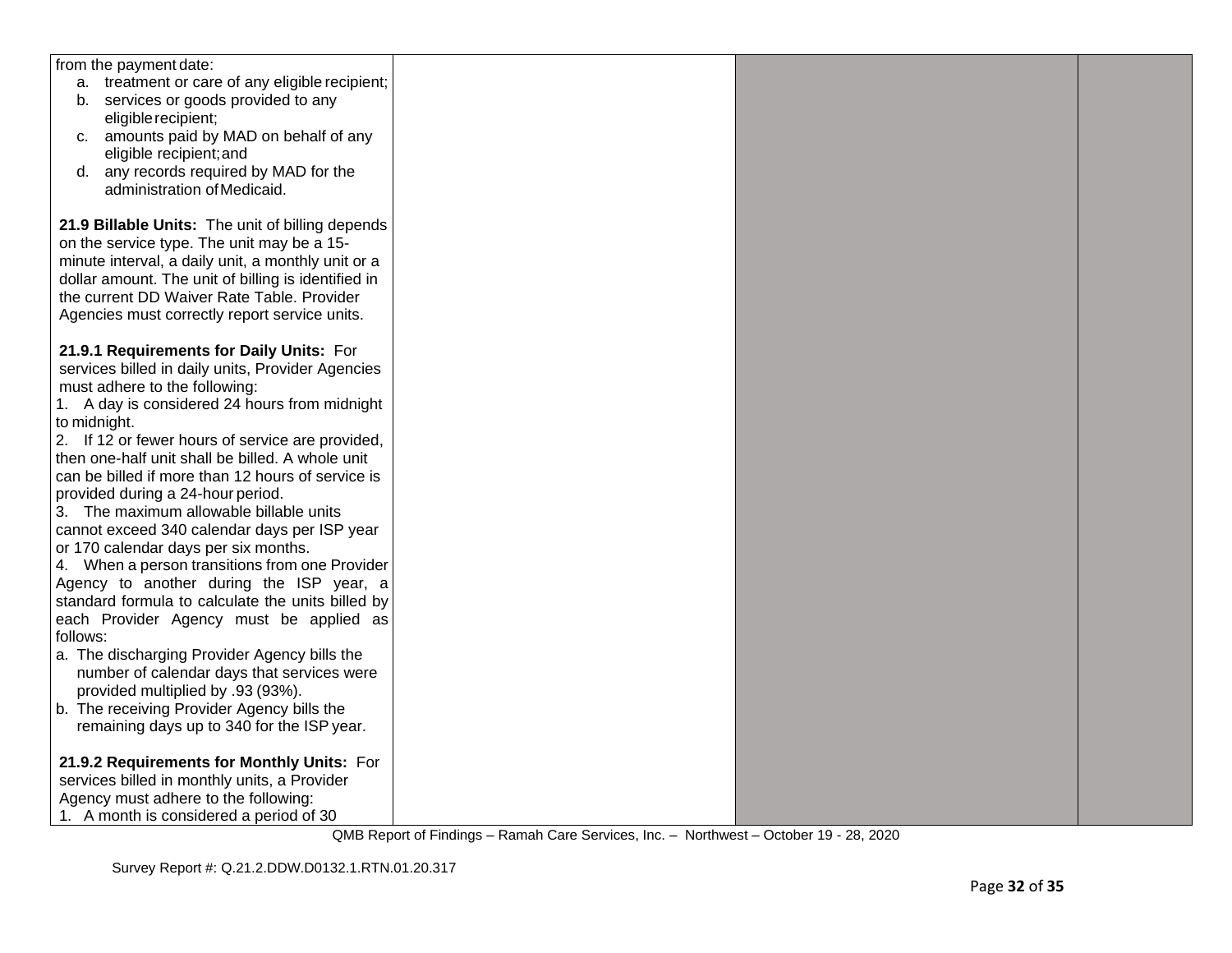| calendar days.                                     |  |  |
|----------------------------------------------------|--|--|
| 2. At least one hour of face-to-face billable      |  |  |
| services shall be provided during a calendar       |  |  |
| month where any portion of a monthly unit is       |  |  |
| billed.                                            |  |  |
| 3. Monthly units can be prorated by a half unit.   |  |  |
| 4. Agency transfers not occurring at the           |  |  |
| beginning of the 30-day interval are required to   |  |  |
| be coordinated in the middle of the 30-day         |  |  |
| interval so that the discharging and receiving     |  |  |
| agency receive a half unit.                        |  |  |
|                                                    |  |  |
| 21.9.3 Requirements for 15-minute and              |  |  |
| hourly units: For services billed in 15-minute or  |  |  |
| hourly intervals, Provider Agencies must adhere    |  |  |
| to the following:                                  |  |  |
| 1. When time spent providing the service is        |  |  |
| not exactly 15 minutes or one hour, Provider       |  |  |
| Agencies are responsible for reporting time        |  |  |
| correctly following NMAC 8.302.2.                  |  |  |
| 2. Services that last in their entirety less than  |  |  |
| eight minutes cannot be billed.                    |  |  |
|                                                    |  |  |
| NMAC 8.302.1.17 Effective Date 9-15-08             |  |  |
| <b>Record Keeping and Documentation</b>            |  |  |
| Requirements - A provider must maintain all        |  |  |
| the records necessary to fully disclose the        |  |  |
| nature, quality, amount and medical necessity      |  |  |
| of services furnished to an eligible recipient     |  |  |
| who is currently receiving or who has received     |  |  |
| services in the past.                              |  |  |
| <b>Detail Required in Records - Provider</b>       |  |  |
| Records must be sufficiently detailed to           |  |  |
| substantiate the date, time, eligible recipient    |  |  |
| name, rendering, attending, ordering or            |  |  |
| prescribing provider; level and quantity of        |  |  |
| services, length of a session of service billed,   |  |  |
| diagnosis and medical necessity of any service     |  |  |
| Treatment plans or other plans of care must        |  |  |
| be sufficiently detailed to substantiate the level |  |  |
| of need, supervision, and direction and            |  |  |
| service(s) needed by the eligible recipient.       |  |  |
| Services Billed by Units of Time -                 |  |  |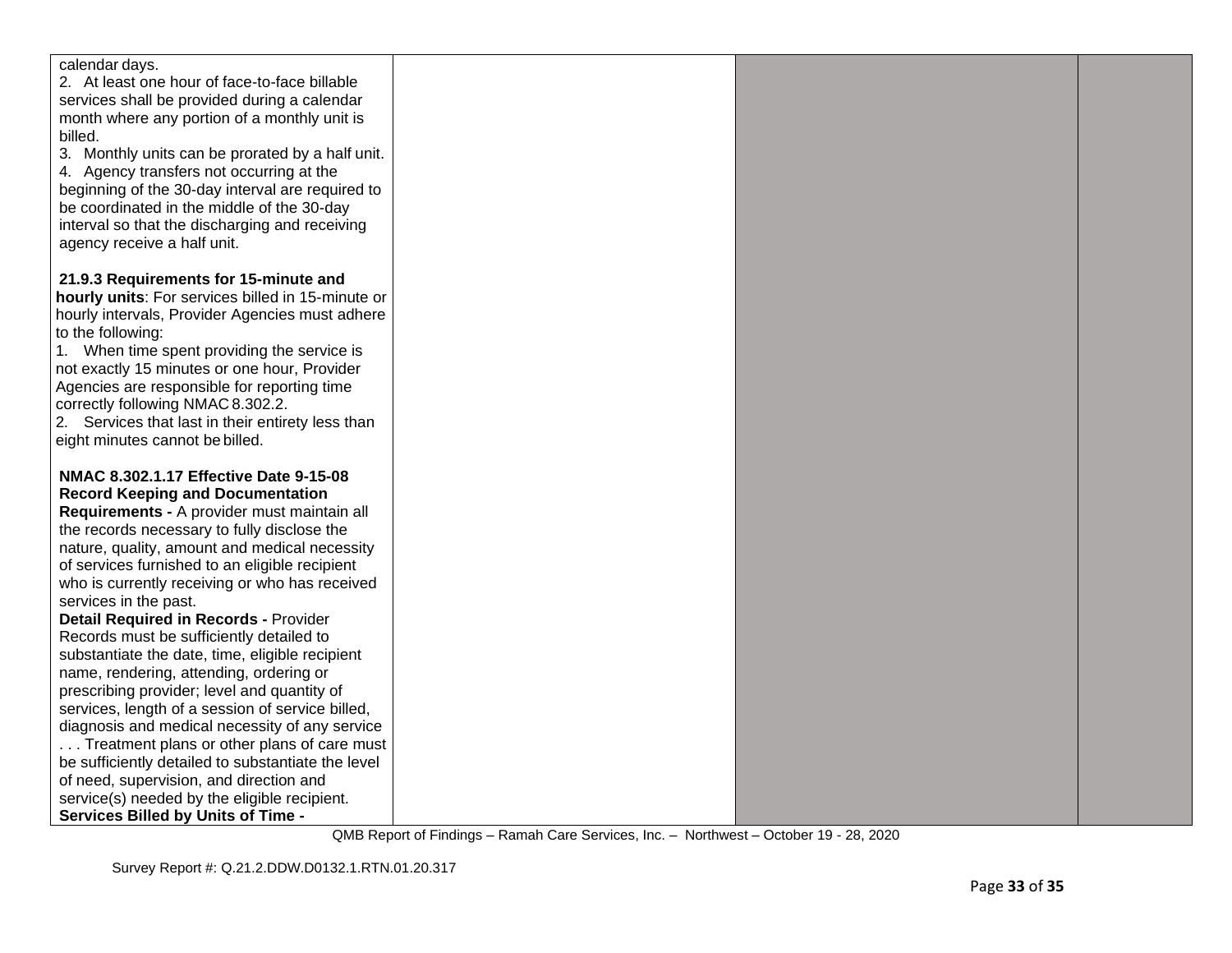| Services billed on the basis of time units spent<br>with an eligible recipient must be sufficiently<br>detailed to document the actual time spent with<br>the eligible recipient and the services provided<br>during that time unit.<br>Records Retention - A provider who receives<br>payment for treatment, services or goods must<br>retain all medical and business records relating<br>to any of the following for a period of at least six<br>years from the payment date:<br>(1) treatment or care of any eligible recipient<br>(2) services or goods provided to any eligible<br>recipient<br>(3) amounts paid by MAD on behalf of any<br>eligible recipient; and<br>(4) any records required by MAD for the<br>administration of Medicaid. |
|-----------------------------------------------------------------------------------------------------------------------------------------------------------------------------------------------------------------------------------------------------------------------------------------------------------------------------------------------------------------------------------------------------------------------------------------------------------------------------------------------------------------------------------------------------------------------------------------------------------------------------------------------------------------------------------------------------------------------------------------------------|
|                                                                                                                                                                                                                                                                                                                                                                                                                                                                                                                                                                                                                                                                                                                                                     |
|                                                                                                                                                                                                                                                                                                                                                                                                                                                                                                                                                                                                                                                                                                                                                     |
|                                                                                                                                                                                                                                                                                                                                                                                                                                                                                                                                                                                                                                                                                                                                                     |
|                                                                                                                                                                                                                                                                                                                                                                                                                                                                                                                                                                                                                                                                                                                                                     |
|                                                                                                                                                                                                                                                                                                                                                                                                                                                                                                                                                                                                                                                                                                                                                     |
|                                                                                                                                                                                                                                                                                                                                                                                                                                                                                                                                                                                                                                                                                                                                                     |
|                                                                                                                                                                                                                                                                                                                                                                                                                                                                                                                                                                                                                                                                                                                                                     |
|                                                                                                                                                                                                                                                                                                                                                                                                                                                                                                                                                                                                                                                                                                                                                     |
|                                                                                                                                                                                                                                                                                                                                                                                                                                                                                                                                                                                                                                                                                                                                                     |
|                                                                                                                                                                                                                                                                                                                                                                                                                                                                                                                                                                                                                                                                                                                                                     |
|                                                                                                                                                                                                                                                                                                                                                                                                                                                                                                                                                                                                                                                                                                                                                     |
|                                                                                                                                                                                                                                                                                                                                                                                                                                                                                                                                                                                                                                                                                                                                                     |
|                                                                                                                                                                                                                                                                                                                                                                                                                                                                                                                                                                                                                                                                                                                                                     |
|                                                                                                                                                                                                                                                                                                                                                                                                                                                                                                                                                                                                                                                                                                                                                     |
|                                                                                                                                                                                                                                                                                                                                                                                                                                                                                                                                                                                                                                                                                                                                                     |
|                                                                                                                                                                                                                                                                                                                                                                                                                                                                                                                                                                                                                                                                                                                                                     |
|                                                                                                                                                                                                                                                                                                                                                                                                                                                                                                                                                                                                                                                                                                                                                     |
|                                                                                                                                                                                                                                                                                                                                                                                                                                                                                                                                                                                                                                                                                                                                                     |
|                                                                                                                                                                                                                                                                                                                                                                                                                                                                                                                                                                                                                                                                                                                                                     |
|                                                                                                                                                                                                                                                                                                                                                                                                                                                                                                                                                                                                                                                                                                                                                     |
|                                                                                                                                                                                                                                                                                                                                                                                                                                                                                                                                                                                                                                                                                                                                                     |
|                                                                                                                                                                                                                                                                                                                                                                                                                                                                                                                                                                                                                                                                                                                                                     |
|                                                                                                                                                                                                                                                                                                                                                                                                                                                                                                                                                                                                                                                                                                                                                     |
|                                                                                                                                                                                                                                                                                                                                                                                                                                                                                                                                                                                                                                                                                                                                                     |
|                                                                                                                                                                                                                                                                                                                                                                                                                                                                                                                                                                                                                                                                                                                                                     |
|                                                                                                                                                                                                                                                                                                                                                                                                                                                                                                                                                                                                                                                                                                                                                     |
|                                                                                                                                                                                                                                                                                                                                                                                                                                                                                                                                                                                                                                                                                                                                                     |
|                                                                                                                                                                                                                                                                                                                                                                                                                                                                                                                                                                                                                                                                                                                                                     |
|                                                                                                                                                                                                                                                                                                                                                                                                                                                                                                                                                                                                                                                                                                                                                     |
|                                                                                                                                                                                                                                                                                                                                                                                                                                                                                                                                                                                                                                                                                                                                                     |
|                                                                                                                                                                                                                                                                                                                                                                                                                                                                                                                                                                                                                                                                                                                                                     |
|                                                                                                                                                                                                                                                                                                                                                                                                                                                                                                                                                                                                                                                                                                                                                     |
|                                                                                                                                                                                                                                                                                                                                                                                                                                                                                                                                                                                                                                                                                                                                                     |
|                                                                                                                                                                                                                                                                                                                                                                                                                                                                                                                                                                                                                                                                                                                                                     |